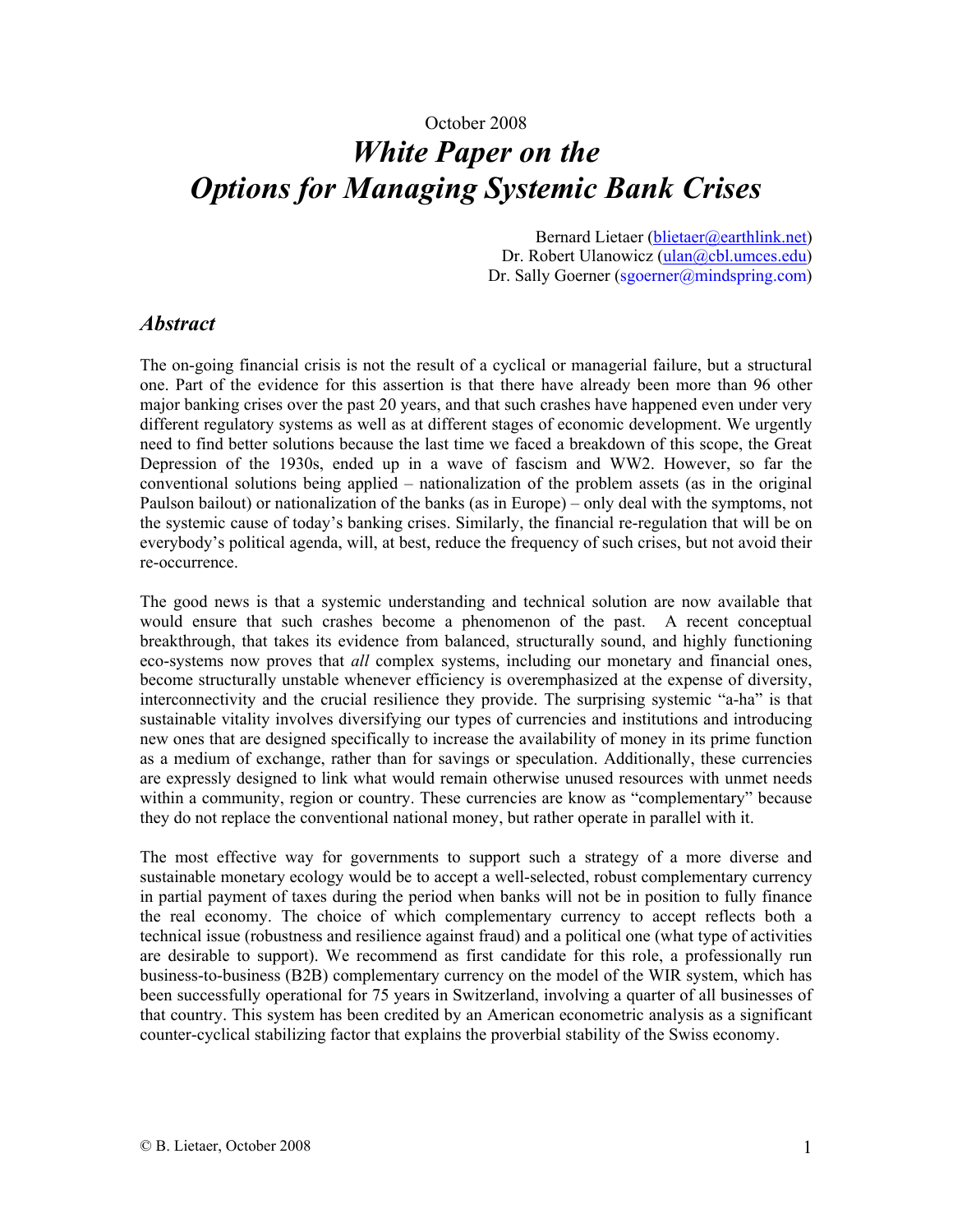This paper begins with a short metaphoric story, followed by seven sections as follows:

- I. The Crisis of 2008
- II. Why Save the Banks?
- III. Re-Regulation of the Financial Sector
- IV. Conventional Solutions: Nationalizations
	- a. Nationalizing "Toxic Assets"
	- b. Nationalizing Banks
	- c. Unresolved Problems
	- d. Nationalizing the Money Creation Process
- V. Systemic Stability and Economic Vitality
	- a. Beyond the Blame Game
	- b. The Stability and Sustainable Vitality in Economic Flow Systems
	- c. Application to Other Complex Systems
	- d. Application to Financial Systems
	- e. The Systemic Solution
- VI Our Proposal
	- a. The Business Sector
		- Another Story
	- b. National Governments
	- c. Cities and Local Governments
	- d. Some Practical Considerations
	- e. Answering Some Objections
	- f. Some Advantages
- VII. Conclusion: Synthetic Table of the Options

#### **A Metaphoric Story**

*"Money is like an iron ring we put through our nose. It is now leading us wherever* it *wants. We just forgot that we are the ones who designed it."*  Mark Kinney

In the early 1980s, the most prominent citizens of a small town in Western Germany were having dinner together. The group included notable local businessmen, the mayor and the local judge. They had plenty of wine with the dinner and after the wine added some schnapps, so soon they were getting all getting jolly tipsy. On the plaza outside the restaurant there was a carnival, with a merry-go-round. By the time the group left the restaurant it was well after midnight and the plaza was empty. One of them thought it would be fun to jump on the merry-go-round, and soon everyone followed suit. They each got in a chair while one of them put the motor in action and then leapt on a chair as it started turning. However, the laughter came to an end after a few minutes of going round and round as they realized, one by one, that they could not stop the machine: the control button was now well out of reach and they could not dismount without incurring serious injury. They could get the machine running from its starting position, but lost the capacity to manage it once it got in full swing.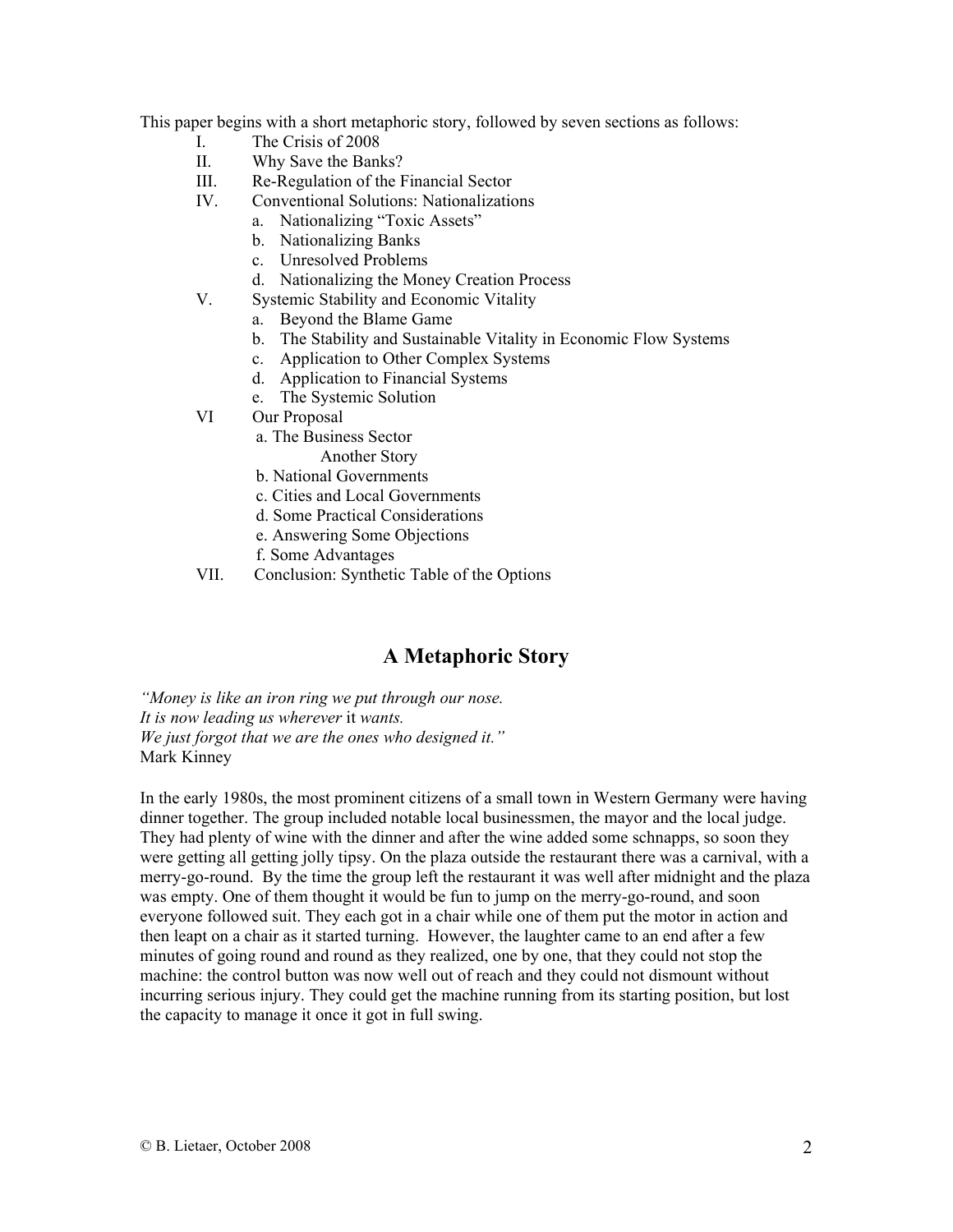

They started shouting louder and louder for help but nobody heard them. It was not until after six o'clock the next morning that someone finally came by and called the fire department and the police who stopped the machine. By then one had died from a heart attack and three ended up unconscious in the hospital. One of them dropped out to become a member of an obscure religious sect. All of them suffered psychological scars that would take years to heal.

This is a true story.<sup>1</sup> It is also a metaphor for where we are now with the state of the world's money system, as we are all embarked on a huge planetary machine running on autopilot. And we seem to have lost the capacity to slow it down, without risking its collapse.

# **I. The Crisis of 2008**

By now, everybody knows that we have entered a major global financial crisis. Indeed, the infamous "subprime crisis," which first hit the American banking system in August 2007, has been spreading internationally. It reached a new level of global banking systemic contagion in September 2008. The question that is being debated is the depth and extent of the crisis ― whether it can become as bad as the 1930s Depression. For instance, Alan Greenspan, the former Chairman of the US Federal Reserve, stated publicly: "Let's recognize that this is a once-in-ahalf-century, probably once-in-a-century type of event."<sup>2</sup>

<sup>&</sup>lt;sup>1</sup> Source: Peter Sloterdijk: Aus Herbstschrift 1, Steierischer Herbst 1990

<sup>2</sup> Interview of Greenspan on ABC television channel by Stephanopoulos on September 14, 2008 See http://blogs.abcnews.com/politicalradar/2008/09/greenspan-to-st.html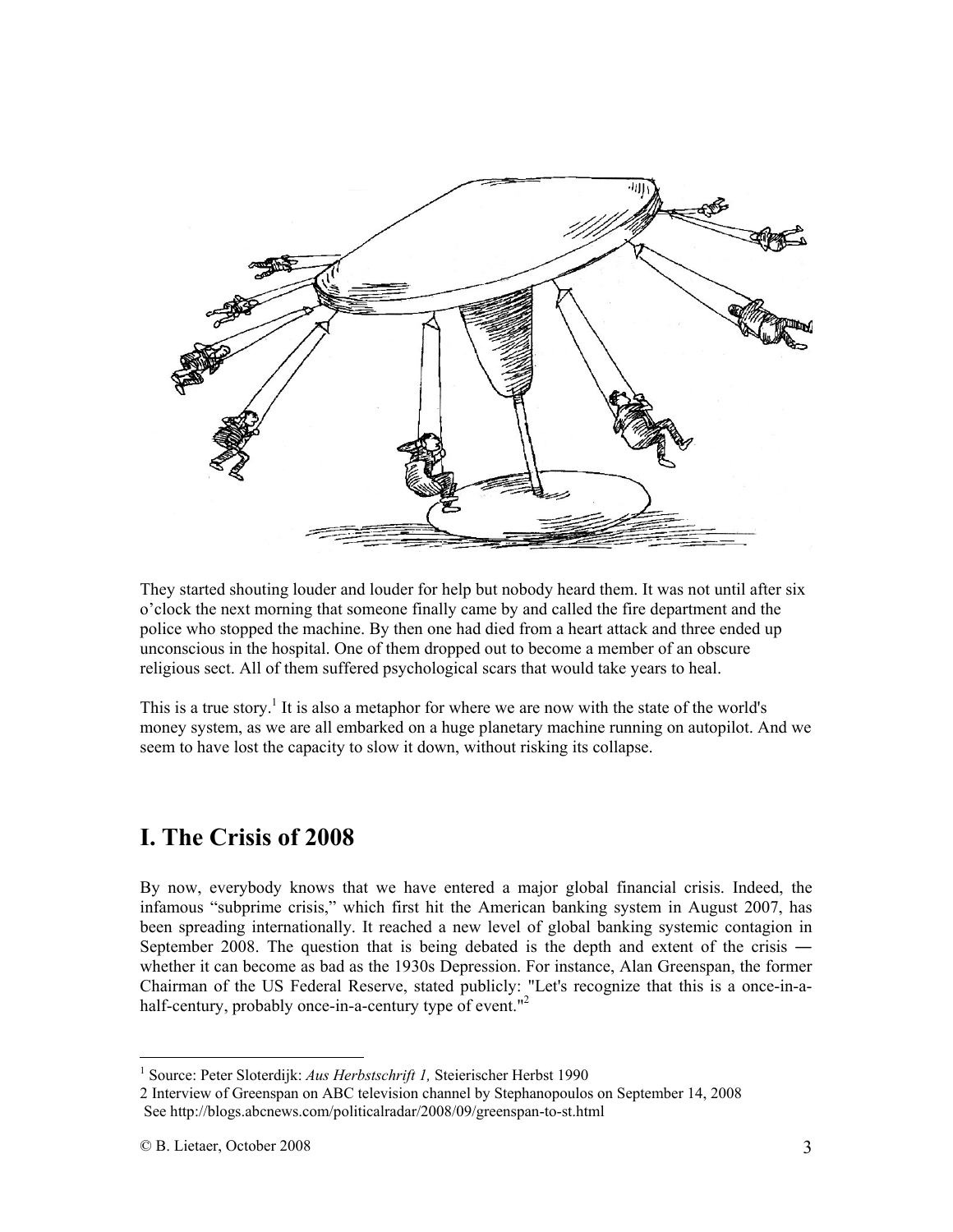The causes of this crisis will be debated for years to come. Some will blame unrestrained greed, others a "sorcerer apprentice" problem in which financial engineering created products too complex even for their creators, still others condemn excessive financial deregulation, incompetence by bankers and/or regulators, or even willful manipulation. What nobody is arguing about is that the financial sector has chalked up simultaneous losses on an unprecedented scale. Here is a sample of what had been officially acknowledged by mid August 2008:

- Lehman Brothers (USA) \$17 billion (bankrupt on Sept. 15, 2008)
- Morgan Stanley (USA) \$12 billion
- Merrill Lynch (USA) \$46 billion (taken over by Bank of America on Sept. 15, 2008)
- Citigroup (USA) \$47 billion
- Bank of America \$7 billion
- JP Morgan (USA) \$5 billion
- Goldman Sachs (USA) \$3.8 billion
- Bear Stearns (USA) \$3.2 billion (went bankrupt in March 2008)
- Wachovia (USA) \$6 billion
- UBS (Swiss) \$37 billion
- Credit Suisse (Swiss) \$6 billion
- Northern Rock Bank (UK) £50 billion + (went bankrupt in February 2008)
- Royal Bank of Scotland (UK) \$11.8 billion
- Barclays Bank (UK) \$9.9 billion
- HSBC (Bank, UK) \$6 billion
- HBOS (Bank, UK) \$2 billion
- Lloyds TSB Bank (UK) \$1.7 billion
- Deutsche Bank (Germany) \$10 billion
- BayernLB (Germany) \$3 billion
- IKB (Germany) \$2.6 billion
- Commerzbank (Germany) \$1.1 billion
- WestLB (Germany) \$1.5 billion
- Credit Agricole (France) \$7 billion
- Societe Generale (France) \$6 billion
- Nataxis (France) \$4.3 billion
- UniCredit (Italy) \$1.6 billion
- National Australia Bank \$1 billion

Adding it all up, so far simultaneous losses of a record US\$ 348 billion are being acknowledged. We estimate, however, that this represents less than half of the total of the subprime issue alone. Indeed, the total loss to the financial system due to the subprime crisis is at least US\$ 1.2 Trillion.<sup>3</sup> The subprime is only the tip of the iceberg, however, as the same lax practices that were applied to mortgages were also prevailing for car loans or student loans, and particularly credit card debt in the United States

 $\overline{a}$ <sup>3</sup> This rough estimate is based on the following facts:

<sup>-</sup> the total US residential mortgage market has a volume of about US\$ 10 Trillion. See statistics of debt outstanding for home mortgages in

http://www.federalreserve.gov/releases/z1/Current/Coded/coded-2.pdf

<sup>-</sup> of which about US\$ 6 Trillion has been packaged in derivatives technically called COD's

<sup>-</sup> the interbank market discounts those instruments by at least 20%, which is confirmed by the estimates that about 20% of the mortgages payments will not be honored. The market discount in actual exchanges of these instrument as of September 2008 was in fact 40 to 60%. Conservatively applying the 20% discount, we have therefore 20% of 6 Trillion = 1.2 Trillion.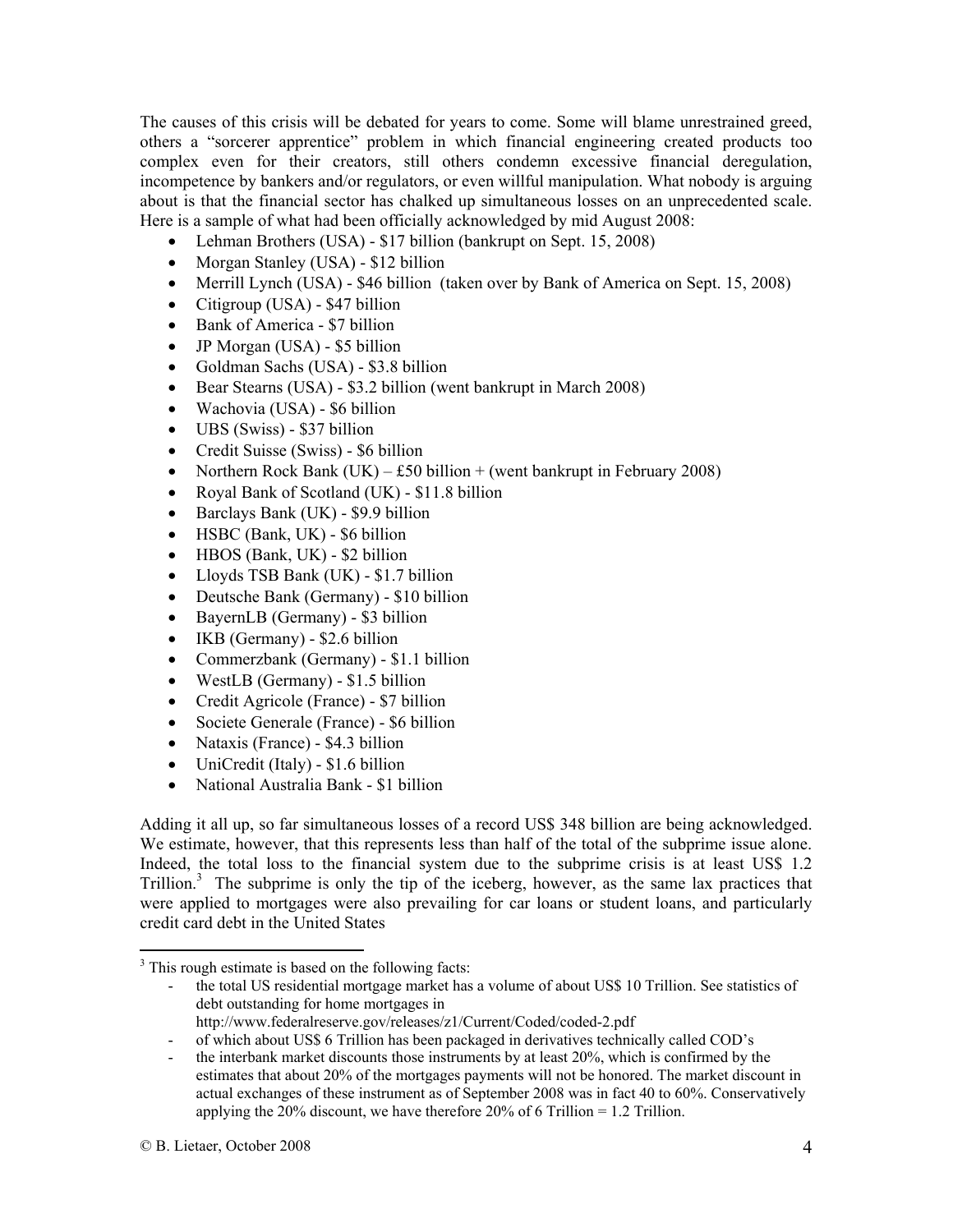What all this means, in practice is that, we have now entered the period of unprecedented convergence of four planetary problems – climate change, financial instability, high unemployment and the financial consequences of an aging society - that was predicted in my 2001 book, *The Future of Money<sup>4</sup> .* It is most likely that the ensuing crisis will play out in a classic two or three steps downwards for every step upwards pattern. Every small step forward (i.e. any temporary improvement) will predictably be hailed as the "end of the crisis." It is quite understandable why governments, banks and regulators will make such statements simply because saying otherwise would only make the situation worse.

The next logical phase in this systemic crisis is now unfolding on automatic pilot. Whatever governments do, the banks and other financial institutions will want to cut back drastically on their loans portfolios wherever possible, in order to rebuild their balance sheets after huge financial losses. This in turn will weaken the world economy to the point of a recession, which in turn, will strike the banks' balance sheets, and so on, down a vicious spiral towards a possible depression. Thus, while cutting back on its loan portfolio is a logical reaction for each individual bank, when they all do it simultaneously, it deepens the hole that is being collectively dug for the world economy and ultimately for the financial system itself.

We are not alone anymore in this view. The London-based newspaper *The Independent* gathered the opinions about the on-going crisis from a series of outstanding personalities*<sup>5</sup>* :

- *"This recession will be long, ugly, painful and deep. All the credit losses associated with it will be closer to \$2 trillion – leading to the most severe systemic financial and baking crisis since the Great Depression. The credibility and viability of the most sophisticated financial system is at stake now, as most of this financial and banking system is on its way to substantial and formal insolvency and bankruptcy."* (Nouriel Roubini – Professor of Economics and International Business, New York University)
- *"The USA is a nation that is consuming too much, and the Bush Administration's response has been to tell people to consume more." "The idea that banks should selfregulate, relying on their own risk management systems and rating agencies, is absurd. We lost sight of why regulation is needed. The trouble is that regulators are too close to the people they are regulating. There was a party going on and nobody wanted to be a party pooper."* (Joseph Stiglitz – Professor of Columbia University and 2001 Recipient of the Nobel Prize for Economics)
- *"The second stage [of this economic crisis] is an attempt by the banks to cut their losses and leverage and reduce their lending so helping to drive the economy into recession. That will then feedback via bad debts and impact the capital strength of the banks so we will see an adverse vicious circle of weak banks creating a weak economy, which in turn creates more weak banks."* (Charles Goodhart – Professor Emeritus, London School of Economics)
- *"There is a super bubble that has been going on for 25 years or so that started in 1980 when Margaret Thatcher became Prime Minister and Ronald Reagan became President. That is when the belief that Markets are best left to their own devices became the dominant belief. Based on that we had a new phase of globalisation and liberalisation of financial markets. The idea is false. Markets do not correct towards equilibrium." "The*

<sup>&</sup>lt;sup>4</sup> Lietaer, Bernard: *The Future of Money: Creating new Wealth, Work and a Wiser World* (London: Random House/Century, 2001).

<sup>5</sup> All subsequent quotes in this section originate in *The Independent* (Business Section) August 5, 2008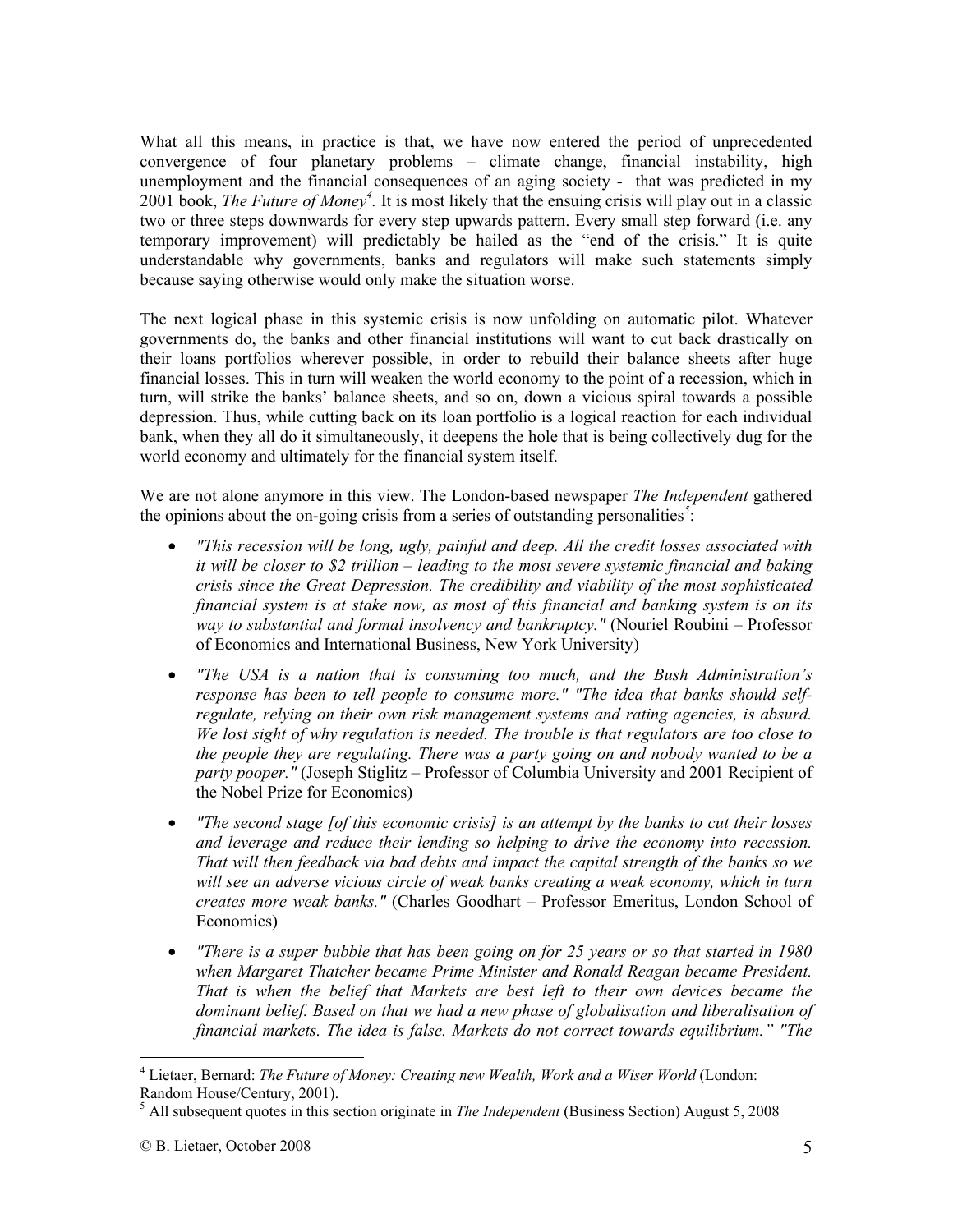*whole construct, this really powerful financial structure, has been built on false grounds. For the first time this entire system has been engaged in this [economic] crisis."* (George Soros – Global Financier and Philanthropist)



In short, our financial system is in serious trouble from whatever angle one looks at it.

*The Economist* editorializes on October 11, 2008, in its lead story: *"Confidence is everything in finance...With a flawed diagnosis of the causes of the crisis, it is hardly surprising that many policymakers have failed to understand its progression."6* This paper will show that this is indeed the case, although in a deeper way than *The Economist* itself believes.

The last time we dealt with a crisis of this scale, the 1930s, it ended up creating widespread totalitarianism and ultimately World War II. The trillion dollar questions are:

- How can we do better this time?
- What are the strategies that will avoid getting us caught into an economic tailspin?
- What are *all* the options available to deal with large scale systemic banking crises?

## **II. Why Save the Banks?**

Since governments' initial response has been to bailout banks and other financial institutions, the first question must be: Why should governments and taxpayers get involved in saving banks in the first place? After all, when a private business fails, it is considered part of the "creative

<sup>6</sup> *The Economist* October 11, 2008 pg 13.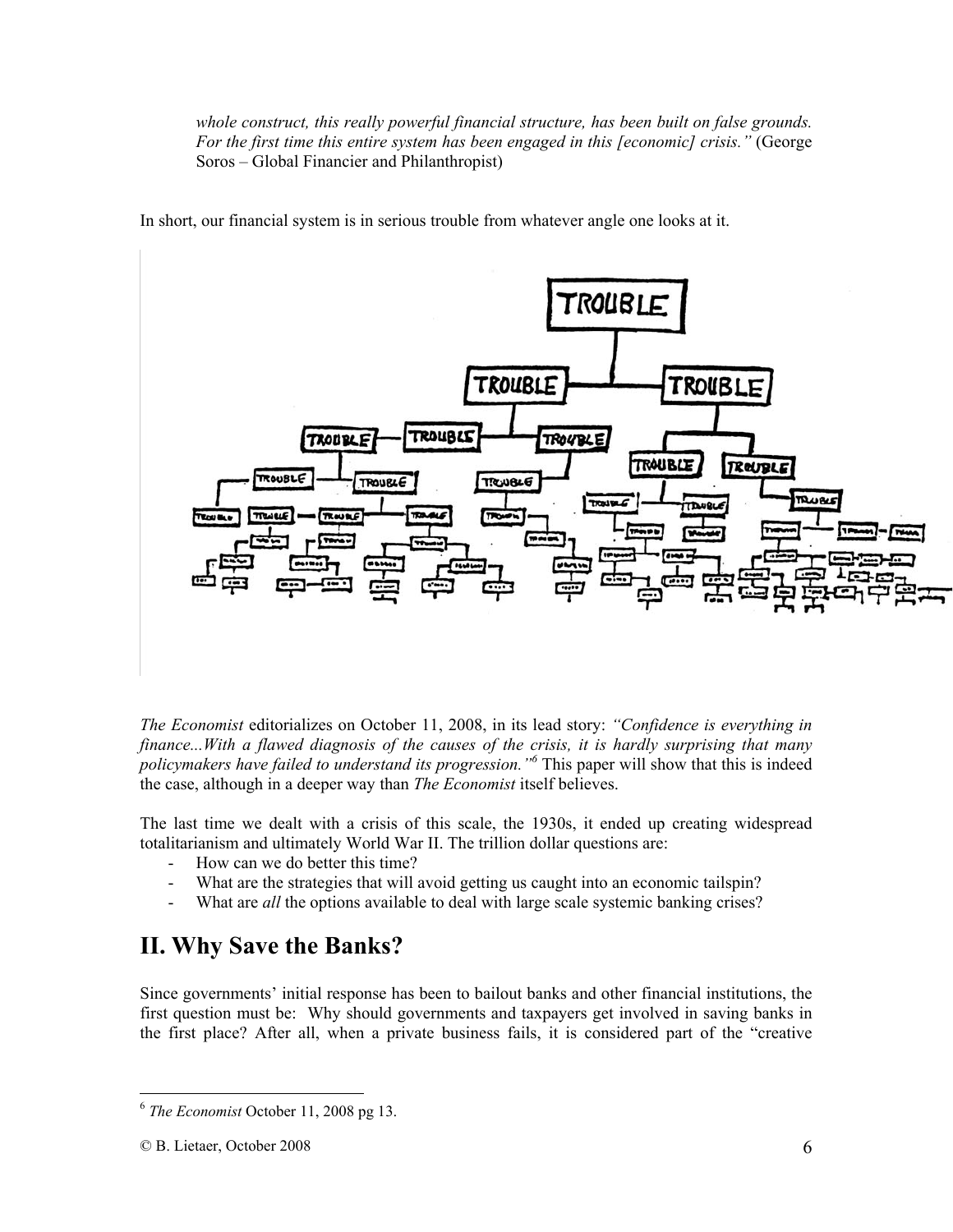destructiveness" that characterizes the capitalist system. But when large banks fail, somehow that doesn't seem to apply, as shown again in the present-day scenario.

The short answer to why banks are being saved is fear that the 1930 Depression nightmare would again become a reality. Since banks enjoy the monopoly on creating money through providing loans, bankrupt banks means reduced credit which in turn results in a lack of money for the rest of the economy. Without access to capital, business and the means of production contract which causes mass unemployment and a host of collateral social problems. Thus, when banks are in trouble, they can trigger what is know as a "Second Wave" crisis, through a ferocious circle making a victim of the real economy: bad banking balance sheets  $\Rightarrow$  credit restrictions  $\Rightarrow$ recession => worse bank balance sheets => further credit restrictions and so the spiral downward goes…

It is to avoid such a tailspin that governments feel the need to prop up the banks' balance sheet. This exercise is under way. For instance, several major banks were able to refinance themselves earlier in 2008, mainly by tapping sovereign funds. But, as the depth of the rot has become more obvious, this has become harder to do. Central banks will help by providing an interest yield curve that makes it easy for financial institutions to earn a lot of money at no risk.<sup>7</sup>

The next logical step is also formulaic. Whenever a bank that is "too big to fail" is in real trouble, the recipe has been the same since the 1930s: the taxpayers end up footing the bill to bail out the banks, so that they can start all over again. Of the 96 major banking crises around the world that the World Bank has counted over a recent 25 year period,<sup>8</sup> taxpayer bailouts have been the answer in every instance. For example, the United States government that had funded Reconstruction Finance Corporation during 1932-53 period, repeated the exercise with the Resolution Trust Corporation for the Savings and Loan crisis in the 1989-95 period, and now again with the Troubled Assets Relief Program (TARP) of 2008. Other recent examples include the Swedish Bank Support Authority (1992-96) and the Japanese Resolution and Collection Corporation which started in 1996 and is still ongoing. In the current international crisis, among the first institutions that were "saved" in this way we can mention Bear Stearns in the US, and the nationalization of Northern Rock in the UK. Mid-October 2008, European governments pledged an unprecedented 1.873 trillion Euros, combining credit guarantees and capital injections into banks, based on the strategy pioneered by the United Kingdom.<sup>9</sup>

These bailouts end up being expensive for the taxpayers and the economy at-large. One exception has been in Sweden, which ended up costing "only" 3.6% of the GNP because important parts of the portfolio could be unwound over time at better conditions than those when the assets we originally acquired. But such outcomes are rare, the exceptions rather than the rule. Some examples of the staggering cost of bailing out banks as a percent of the corresponding countries' annual GNP, as estimated by the World Bank.<sup>10</sup>

 $7$  Central banks will encourage low short-term interest rates and higher longer-term ones, which makes it possible for banks to borrow at low cost from customers and the markets, and invest in long-term government bonds. This was done for instance in the US during the late 1980s, and it worked as planned. It enabled the banks to rebuild their balance sheets. However, even this relatively "mild" crisis (representing a bailout of 3.7% of GNP) took more than six years to be absorbed.

<sup>8</sup> Caprio and Klingelbiel, "Bank Insolvencies: Cross Country Experience," *Policy Research Working Papers* no.1620 (Washington, DC: World Bank, Policy and Research Department, 1996).<br><sup>9</sup> Front nago boadling in the *Financial Times* Tuesday, October 14.

<sup>&</sup>lt;sup>10</sup> The *Economist* September 27, 2008, pg. 79 as well as the earlier Caprio and Klingelbiel "Bank" Insolvencies: Cross Country Experience," *Policy Research Working Papers* no.1620 (Washington, DC: World Bank, Policy and Research Department, 1996).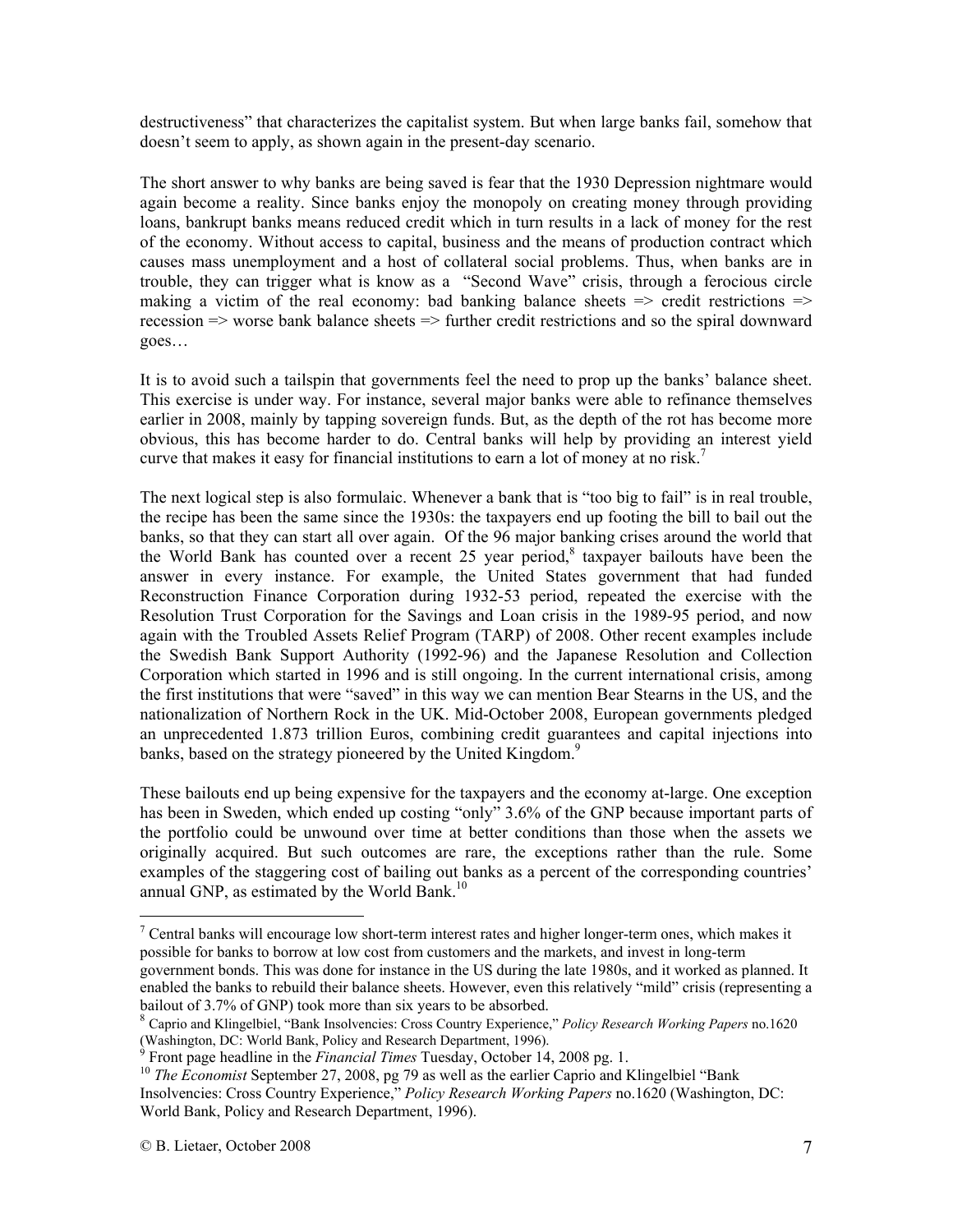| Sweden 1992-96        | 3.6%      |       |
|-----------------------|-----------|-------|
| <b>USA 1988</b>       |           | 3.7%  |
| Spain 1977-85:        | 16.8%     |       |
| Venezuela 1994-5      |           | 18%   |
| Mexico                | 1994      | 19.3% |
| Japan                 | 1997      | 24%   |
| Chile                 | 1981-83   | 41.2% |
| Thailand              | 1997-2000 | 45%   |
| Malaysia 1997-2000    |           | 45%   |
| Argentina             | 1980-82:  | 55.3% |
| South Korea 1997-2000 |           | 60%   |

At the time of this writing, the crisis in the US has already cost  $5.8\%$  of the country's  $GNP<sup>11</sup>$ , and a very conservative estimate is that it will end up costing at least 10%. Governments, the world over, have just bled themselves dry to a totally unprecedented extent, just to save the banking system -- to the point that the *Financial Times* even wonders whether the worldwide panic in the stock markets in October 2008 "is not about faith in the banks, but faith in the governments to save them."<sup>12</sup>

For instance, the scale of the commitments made by European countries for the bailout of the banking system is without precedent, representing potentially a multiple of their annual GDP. To give an idea of what we are dealing with, here is the ratio of the assets of the three largest banks in each country that were now guaranteed by their respective governments. This ratio represent 130% of annual GDP for Germany; 142% of annual GDP for Italy; 147% of GDP for Portugal; 218% for Spain; 257% for France; 253% for Ireland; 317% for the UK; 409% for the Netherlands (2 largest banks); 528% for Belgium-Luxemburg; 773% for Switzerland (2 largest banks); and  $1,079\%$  of the GDP for Iceland (the first country that went formally bankrupt).<sup>13</sup>

This begs the question: What happens when the costs for rescuing the bank system become unbearable? Governments learned in the 1930s that they can't afford to let the banking system go under, as this brings down the entire economic system. What they may learn in our times is that they can't afford to save the banking system.

# **III. Re-Regulation of the Financial Sector**

The first strategy, re-regulating the financial sector, will predictably be on everybody's political agenda, particularly for a new administration in the US. The debate about how and what to regulate will be intense. History shows, however, that we have engaged in the same cat and mouse game between regulators and banks for several centuries, since the beginning of the privatization of money issuance function to the banking system. To be precise, while such reregulation may avoid the repetition of the identical traps and abuses next time, over time new

<sup>&</sup>lt;sup>11</sup> Values to September 15, 2008. This includes the US\$ 700 Billion Paulson bailout, the US\$ 85 Billion for AIG, and 25 Billion for Bear Sterns. It doesn't include the likely costs of the Freddie Mac and Fannie Mae packages which own or guarantee some US\$ 5,400 Billion in mortgages, or whatever guarantees were provided that aren't public knowledge yet as of this writing.

<sup>12</sup> Gillian Tett "Leaders at wits' end as markets thrown one tantrum after another" *Financial Times* October 11/12, 2008. pg 1.

<sup>13</sup> All percentages computed from data from the map in the *Financial Times* September 30, 2008 page 3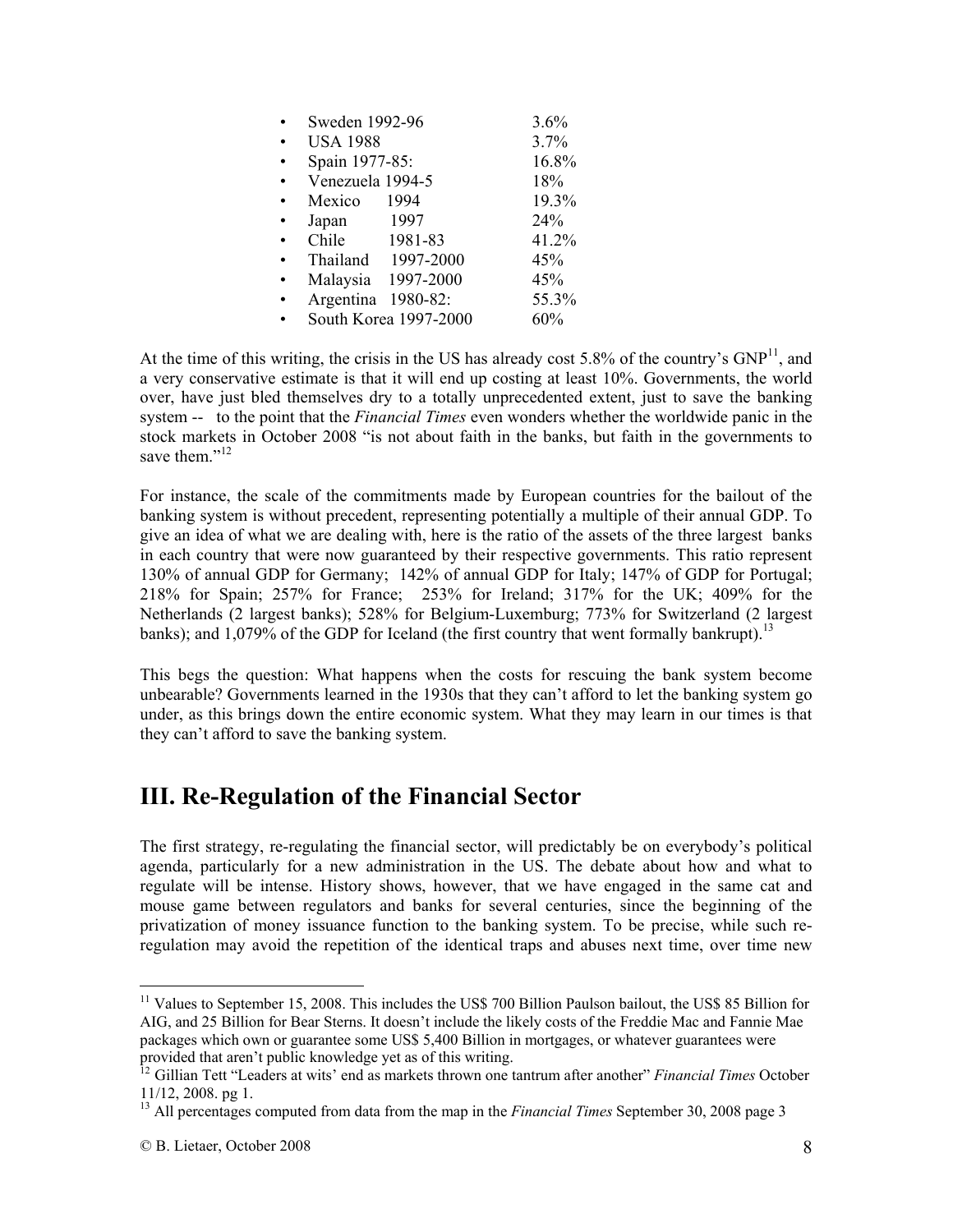loopholes will be discovered or created, resulting in a new variation of the same type of banking crisis<sup> $14$ </sup>

Some re-regulation is, at this point, politically unavoidable, and we concur with the general consensus that it is also necessary. It will be clearly shown below, however, why this solution will, at best, only reduce the frequency of such crashes, not their repetition. Furthermore, stricter regulation may also lengthen the period necessary for banks to improve their balance sheets, which will simply deepen and prolong the "Second Wave" problem.

### **IV. Conventional Solutions: Nationalizations**

There are two conventional ways for governments to prop up the banks balance sheets, both involving a form of nationalization. The first is nationalizing what Ben Bernanke called in his presentation in the US Congress, "the banking system's toxic assets"; the second is nationalizing the banks themselves. Let's briefly explore the advantages and disadvantages of both.

#### *A. Nationalizing the Toxic Assets*

This solution is invariably preferred by the banks themselves. It consists of either the government itself (in the initial Paulson bailout plan, for example, it is the U.S. Treasury Department) or a specially created institution funded by the government buying assets from the banks that they now want to jettison. Of course, determining the price at which these assets are purchased is a very tricky issue, particularly when a liquid market for such assets has dried up completely, as is the case now. If the government buys the assets at too high a price, it will be seen as a straightforward subsidy for previous bad behavior, and accentuate the "moral hazard" problem (defined below), something that is politically unpalatable. On the other hand, if the government buys the assets at too low a price, it doesn't really replenish the banks' balance sheet.

Buying the toxic assets is also by far the most expensive solution, because it doesn't take advantage of the leveraging factor available in the banking system. Consequently, the injection of money by the government as capital directly to the banks is a lot more effective financially.

#### *B. Nationalizing the Banks*

The second way to buttress the banks is by governments providing capital directly to banks themselves, either by buying stocks, or by acquiring a newly issued preferred stock. For example, this is what Warren Buffet did for Goldman Sachs in September 2008 in the US: he injected \$ 5 Billion in the form of preferred stock that would give him not only 7% of the capital, but also a guaranteed 10% dividend forever.

In Europe, governments have typically taken the bank-nationalization road, although with less demanding terms than what Warren Buffet obtained. Nationalizing the banks was the option taken for instance in Sweden in 1992; and in 2008 first for Northern Rock in the UK, and then for a wide range of banks in all countries by mid-October 2008.

There are two advantages in this approach compared to the previous one of nationalizing the toxic assets. First, thanks to the fractional banking system by which all money is created, when banks

<sup>14</sup> See the classics in this domain, such as Charles Kindleberger *Manias, Panics and Crashes: A History of Financial Crises* (New York: Basic Books, 1985).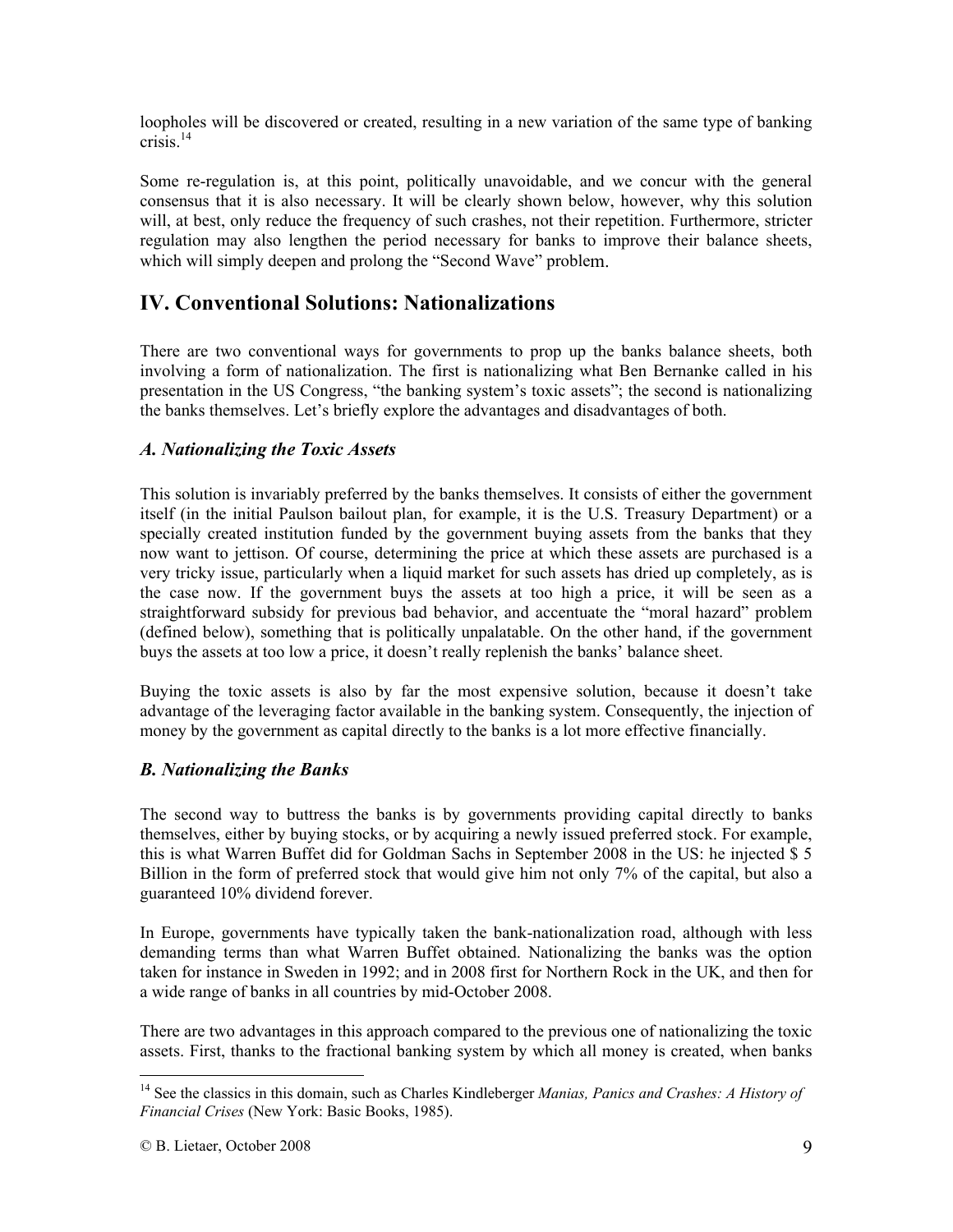make loans to customers, they can create new money at a multiplier of the amount of capital they actually have. Consequently, if a bank's "leveraging factor" was 10, then injecting \$1 billion in the bank's capital would makes it possible for it to create at least \$10 billion in new money, or carry \$10 billion in problem assets. In fact, the multiplier is typically much higher. For instance, Lehman's and Goldman Sach's ratio of assets to capital was respectively 30 and 26, before they both disappeared. Some European banks had even a higher leverage: BNP Parisbas at 32; Dexia and Barclays' leverage ratio are both estimated at about 40; UBS' at 47; and Deutsche Bank's a whopping 83.<sup>15</sup> Therefore, very conservatively put, it is 10 times more financially effective for governments to bolster the balance sheets of the banks directly than to buy toxic assets.

The second advantage to buying bank shares instead of toxic assets is that there is generally a market which indicates some relative value between different banks. In contrast, when the market for toxic assets has dried up, there is no such indication, and the decisions can be quite arbitrary.

The banks themselves, of course, prefer to avoid the dilution of bank equity and control that this approach implies. Politically, nationalizing the banks also sounds like the "socialization" of the economy, since the former communist states nationalized their banks. This ideological taint may explain why this approach was not initially considered in Washington.

Yet, we must also not underestimate some of the unmentioned additional risks of the crisis. The cost of bailing out the world's financial system will unquestionably significantly increase most governmental debt, which somehow will have to be financed from somewhere. For instance, today, the US' biggest financiers ― China, Russia and the Gulf states ― are rivals to the US, not allies. The question is: What will happen to already shaky national currencies, including the dollar, during such wrangling?

#### *C. Unresolved Problems*

The first objection to nationalizing banks or their toxic assets is the well known "moral hazard" problem. If banks know that they will be saved when in trouble, they may be tempted to take higher risks than otherwise would be prudent. When these risks pay off, the profits are held privately and translated into generous dividends for the banks' shareholders and extraordinary bonuses to management. But when they fail, the losses end up being absorbed by the taxpayers. The current salvage programs confirm that this problem hasn't gone away and is unavoidably further strengthened by new bailouts. Christine Lagarde, Minister of the Economy, Industry and Employment in the current Sarkozy government in France, stated "Moral hazard has to be dealt with later...Maintaining the functioning of our markets is the top priority".<sup>16</sup> This is exactly the argument that pops up at every systemic crisis…

Secondly, even if both strategies –bailing out the banks and re-regulation of the financial sector – are implemented reasonably well, neither resolves the "Second Wave" problem: the banking system will get caught in a vicious circle of credit contraction that invariably accompanies the massive de-leveraging that will be needed. Depending on how the re-regulation is implemented, it may actually inhibit banks from providing the finances needed for a reasonably fast recovery of

<sup>&</sup>lt;sup>15</sup> The leverage ratio is total assets/capital, which is the inverse of capital/assets ratio. The estimates for the capital to asset ratios are respectively 2.4% for Barclays, 2.1% for UBS and 1.2% for Deutsche Bank according to the *Economist* September 27, 2008 pg 84. See also "Briefing" in *Trends-Tendances* October 2, 2008, pg 17.

<sup>16</sup> Michael Macenzie and John Authers, "The week that panic stalked the markets," *Financial Times*  October 11/12, 2008, pg. 2.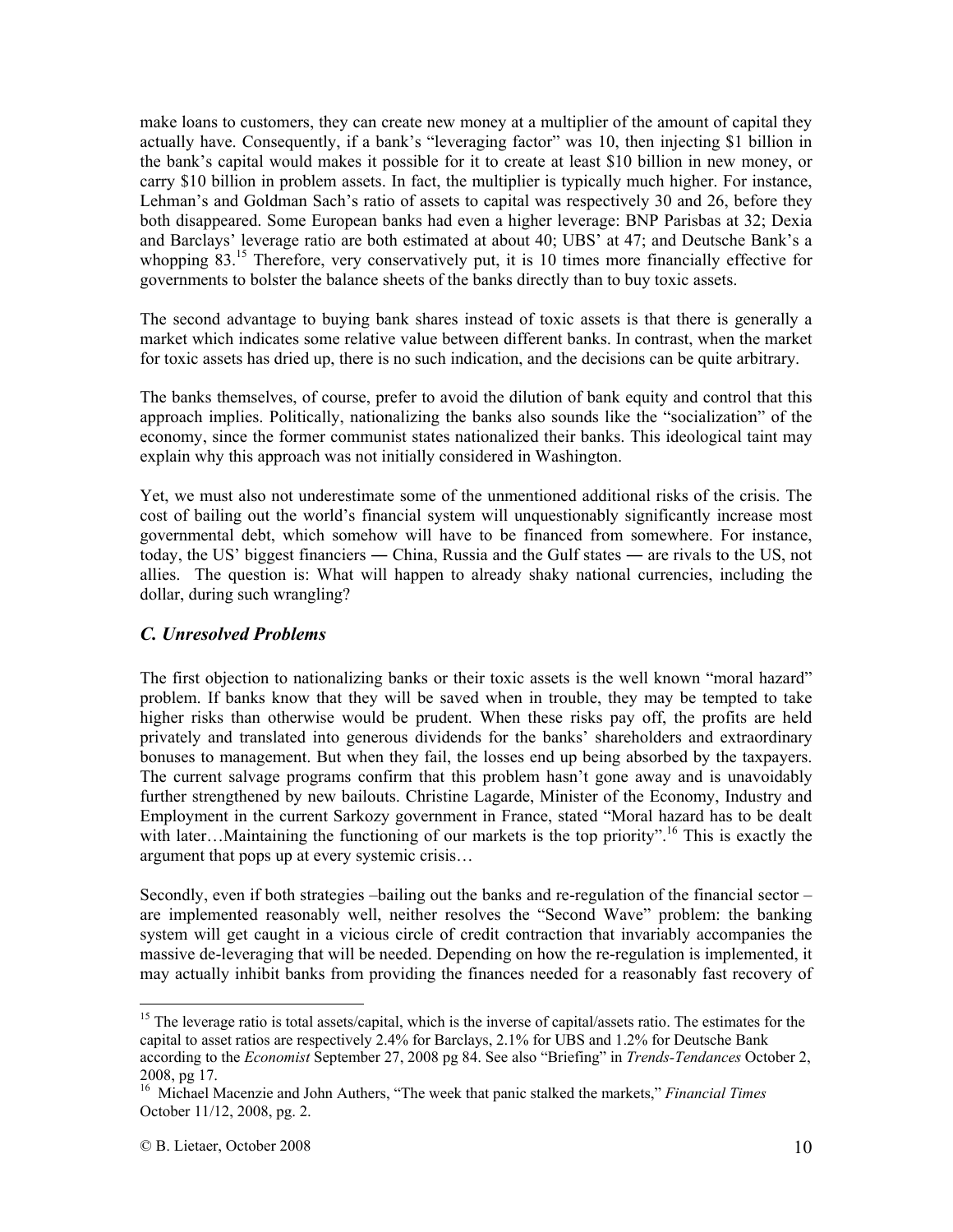the real economy. In any case, given the size of the losses to be recovered, it will take many years, in the order of a decade, certainly more than enough time to bring the real economy into real trouble.

In practice, what this means for most people in the US, in Europe, and in most other parts of the world, is that, in Professor Nouriel Roubini's words, "*this recession will be long, ugly, painful and deep."* We are only at the beginning of a long, drawn-out economic unraveling. The social and political implications for such a scenario are hard to fathom. The last time we looked into a problem of this size and scope was in the 1930's, and that event resulted in social and economic problems that ended up manifesting violently in a wave of fascism and ultimately World War II. Still, there are important differences with the situation of the 1930s. So far, the situation is less extreme economically, in unemployment and business bankruptcies, than what happened in the 1930s. On the other hand, governments are now a lot more indebted than was the case at the beginning of the Great Depression; and today's crisis is a lot more global than was the case then. $17$ 

More important still, a financial/banking issue isn't the only one we have to deal with. It happens to coincide with several major global challenges, by now generally accepted: Climate change and mass species extinction, the increase of structural unemployment, and the financial consequences of unprecedented aging in our societies.<sup>18</sup> In some respects, therefore, today's crisis is less dramatic, and in others far worse than what our previous generation had to face.

#### *D. Nationalizing the Money Creation Process*

Nationalizing the money creation process itself is an old proposal, if much less conventional one, that reappears periodically in the "monetary reform" literature, particularly during periods of major banking crises, such as the one we are living now. For historical reasons, the right to create money was transferred to the banking system as a privilege, originally to finance wars during the  $17<sup>th</sup>$  century. So, contrary to what some people believe, our money isn't created by the governments or the central banks, it is created as bank debt. When banks are private, as they are in most of the world, the creation of money is therefore a private business. If the banking system abuses this prerogative, this privilege could or should be withdrawn. The logic is not new: money is a public good, and the right of issuing legal tender belongs at least theoretically to governments.<sup>1</sup>

- "If Congress has the right under the Constitution to issue paper money, it was given to be used by themselves, not to be delegated to individuals or corporations." (*Andrew Jackson*, when he dissolved the Second Bank of the United States);
- "History records that the money-changers have used every form of abuse, intrigue, deceit, and violent means possible to maintain their control over governments by controlling money and its issuance." (*James Madison)*;
- "If the American people ever allow private banks to control the issue of their currency, first by inflation, then by deflation, the banks...will deprive the people of all property until their children

<sup>&</sup>lt;sup>17</sup> For instance, one could have lived comfortably through the 1930s in Latin America, North Africa and substantial parts of Asia.

<sup>&</sup>lt;sup>18</sup> For details on each of these challenges, see Lietaer, Bernard, *The future of money: Creating new wealth, work and a wiser world.* (London: Random House, 2001).

<sup>&</sup>lt;sup>19</sup> For instance, the US constitution specifies that the power of issuing money is an exclusive prerogative of Congress. There is a long list of famous quotes concerning this topic by various American presidents and founding fathers. Here are some samples: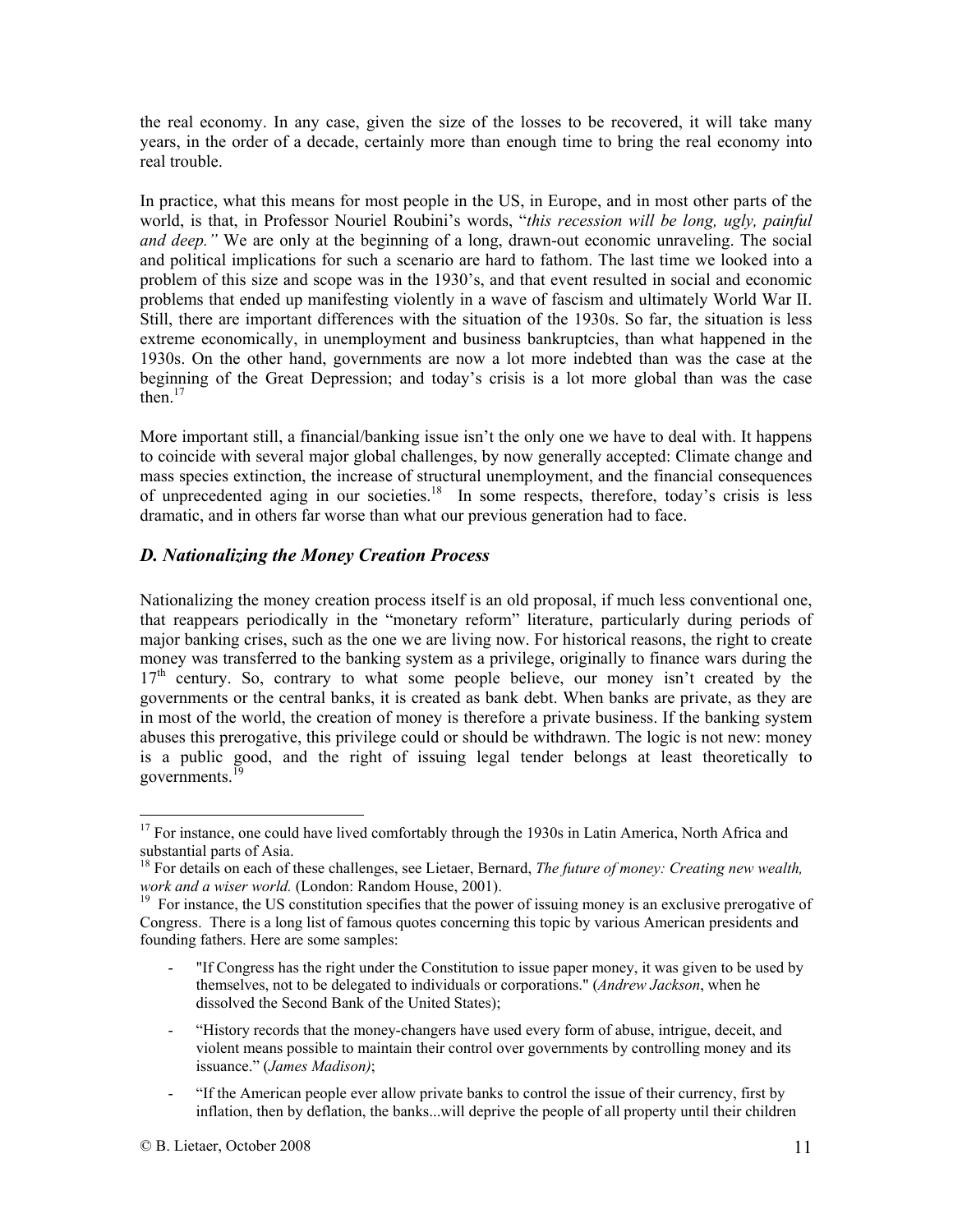So, while bailing out the banking system through nationalizing them or nationalizing the problem assets are the classical policy options, it can also be expected that proposals for nationalizing the money creation process itself will reemerge, as they have in previous predicaments, including the 1930s. Under a government run monetary system, the governments would simply spend money into existence without incurring interest at its creation; banks would become only brokers of money they have in deposit, not creators of money, as is the case now.

This would definitely make systemic banking crises a problem of the past. It would also provide the possibility to re-launch the economy through a large-scale Keynesian stimulus at a much lower cost to the taxpayers, given that the money so created wouldn't require interest to be reimbursed in the future.

One objection to a government managing the monetary system is that governments may abuse this power, issue more money than is appropriate, and thereby create inflation. That argument is valid. However, given that the current method of creating money through bank-debt has made the  $20<sup>th</sup>$  century one of the highest inflationary centuries on the historical record, inflation is obviously not a problem that can be claimed to be specific to the process of money issuance by governments. Furthermore, there is no reason that Milton Friedman's proposal for the issuance of money by the central banks couldn't be applied to governments as well: put in place a rule that obliges the issuing body to increase spending by no more than a fixed 2% per year, reflecting the improvements of productivity in the economy.

The most important reason that this solution is unlikely to be implemented is that it will be doggedly resisted by the banking system itself. The financial system has always been and remains today a powerful lobby, and losing the right to create money would hit them at the core of their current business model.<sup>20</sup>

 wake-up homeless on the continent their fathers conquered.... The issuing power should be taken from the banks and restored to the people, to whom it properly belongs." (*Thomas Jefferson);*

- "The Government should create, issue, and circulate all the currency and credits needed to satisfy the spending power of the Government and the buying power of consumers. By the adoption of these principles, the taxpayers will be saved immense sums of interest. Money will cease to be master and become the servant of humanity." (*Abraham Lincoln);*
- *"*The issue of currency should be lodged with the government and be protected from domination by Wall Street. We are opposed to...provisions [which] would place our currency and credit system in private hands." (*Theodore Roosevelt) ;*
- "I am a most unhappy man. I have unwittingly ruined my country. A great industrial nation is controlled by its system of credit. Our system of credit is concentrated. The growth of the nation, therefore, and all our activities are in the hands of a few men. We have come to be one of the worst ruled, one of the most completely controlled and dominated Governments in the civilized world no longer a Government by free opinion, no longer a Government by conviction and the vote of the majority, but a Government by the opinion and duress of a small group of dominant men." *(Woodrow Wilson, who was the president who signed in 1913 the Act creating the Federal Reserve )*

For more information on proposals to re-nationalize money creation, see Joseph Huber and James Robertson, *Creating New Money: A Monetary Reform for the Information Age* (London: New Economic Foundation, 2000)

<sup>20</sup> The current modus operandi also provides a hidden permanent subsidy to the banking system through seignoriage. Huber and Robertson estimated this yearly subsidy at 49 billion Pounds for the UK; \$114 billion per year for the US; 160 billion Euros for the Euro zone; and 17.4 Trillion Yen for Japan. These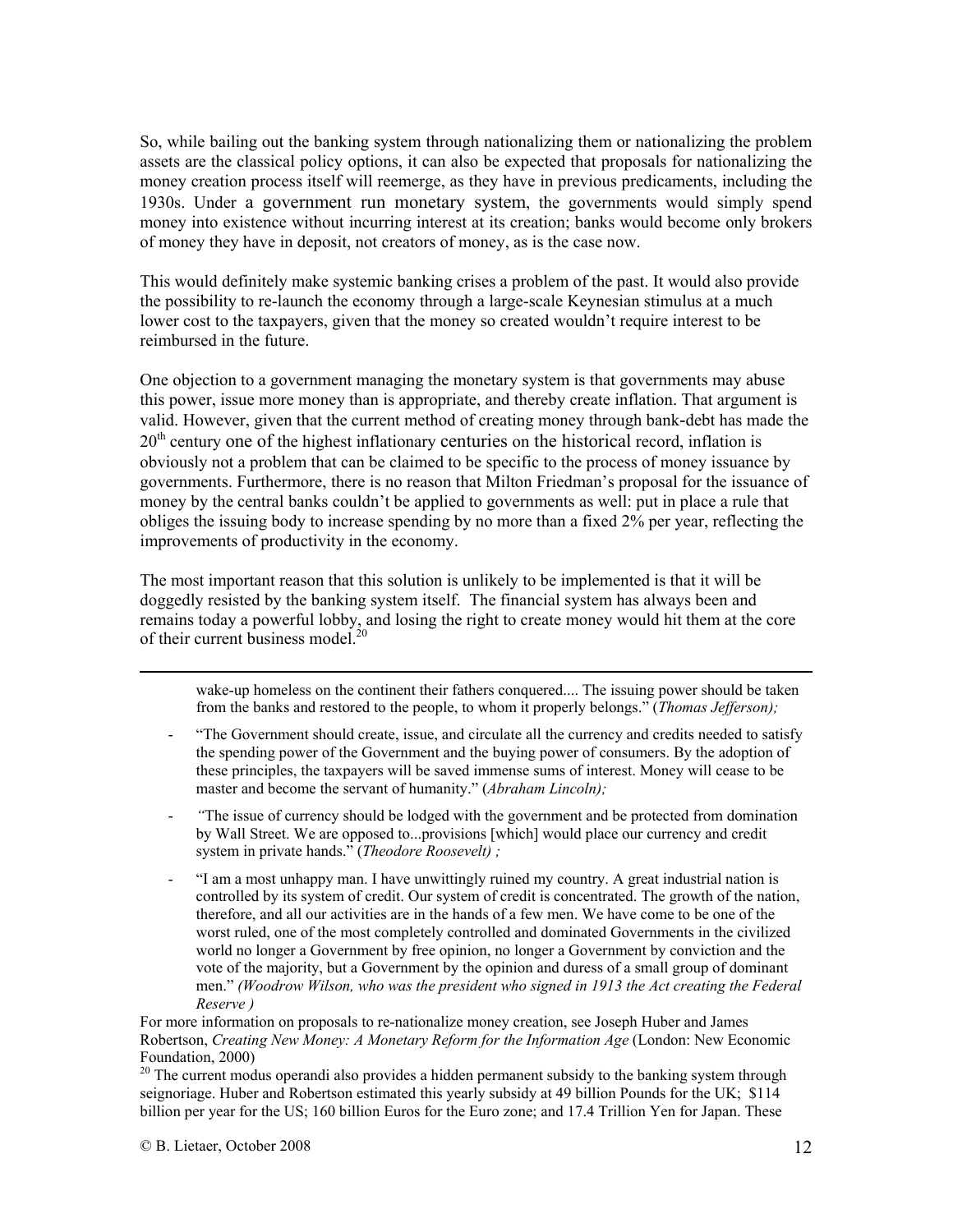Our own objection to this solution is that, even if governments were to issue the money, it may protect us from banking crises, but it will nevertheless not solve the core systemic problem of the instability of our money system. In short, it may protect us from banking crises, but not from monetary crises.

### **V. Understanding Systemic Stability and Viability**

The solution we propose below is new, and relates to the identification of the fundamental systemic reason for our monetary and financial instability. Understanding this solution, however, requires we review some evidence as to why a systemic problem is likely, develop a scientifically-sound understanding of its nature, and, finally, identify effective ways to address the trouble.

The good news now is that we know a lot more than in the 1930s; and that we have many more tools available than even a decade ago. Consequently, it is now possible to identify the deeper underlying systemic causes as well as a new way to deal with them. Furthermore, this new way is one that governments can afford, and that it actually addresses a number of other social and economic issues that exist even when there was no financial crisis.

At first sight, it may not be the bankers' preferred solution, but it would actually stabilize their own portfolios while structurally stabilizing the economies of the world. It would also give them a whole new line of business, in activities that would be particularly attractive for local and regional banks. Introducing such a systemic solution is the only way to avoid periodically repeating the banking-crisis exercise, which all conventional approaches are condemned to do because they deal only with some of the symptoms, and not the cause.

#### *A. Beyond the Blame Game*

A lot of energy and ink will be spent on trying to allocate the blame for this disaster. Greed in the financial sector, lack of oversight by regulators, policies that over-emphasize deregulation, and incompetence at various levels, will all become favorite targets. Our view is that any or all of these may indeed have played a role, but at the core we are dealing with a much deeper systemic issue, as already stated.

Indeed, while the current crisis may be the biggest one ever, it isn't the first such crisis. The World Bank has identified no less than 96 banking crises and 176 monetary crises in the 25 years since President Nixon introduced the floating exchange regime in the early  $1970s$ <sup>21</sup> Furthermore, even before this period, booms and bust cycles involving banking and monetary crises were, in Kindleberger's words, a remarkably "hardy perennial"<sup>22</sup>. Kindleberger inventories no less than 48 massive crashes ranging from the 1637 tulip mania in Holland to the 1929 crash on Wall Street.

benefits would accrue to the governments in the case of nationalization of the money creation process. For the details on which these estimates are based see Joseph Huber and James Robertson's *Creating new Money: A Monetary Reform for the Information Age* (London: New Economic Foundation, 2000) pgs 79- 84.

 $21$  Caprio & Klingenbiel, 1996

<sup>22</sup> Kindleberger, Charles *Manias, Panics and Crashes* ( New York: Wiley & Sons, 3d ed. 1996) pg 1.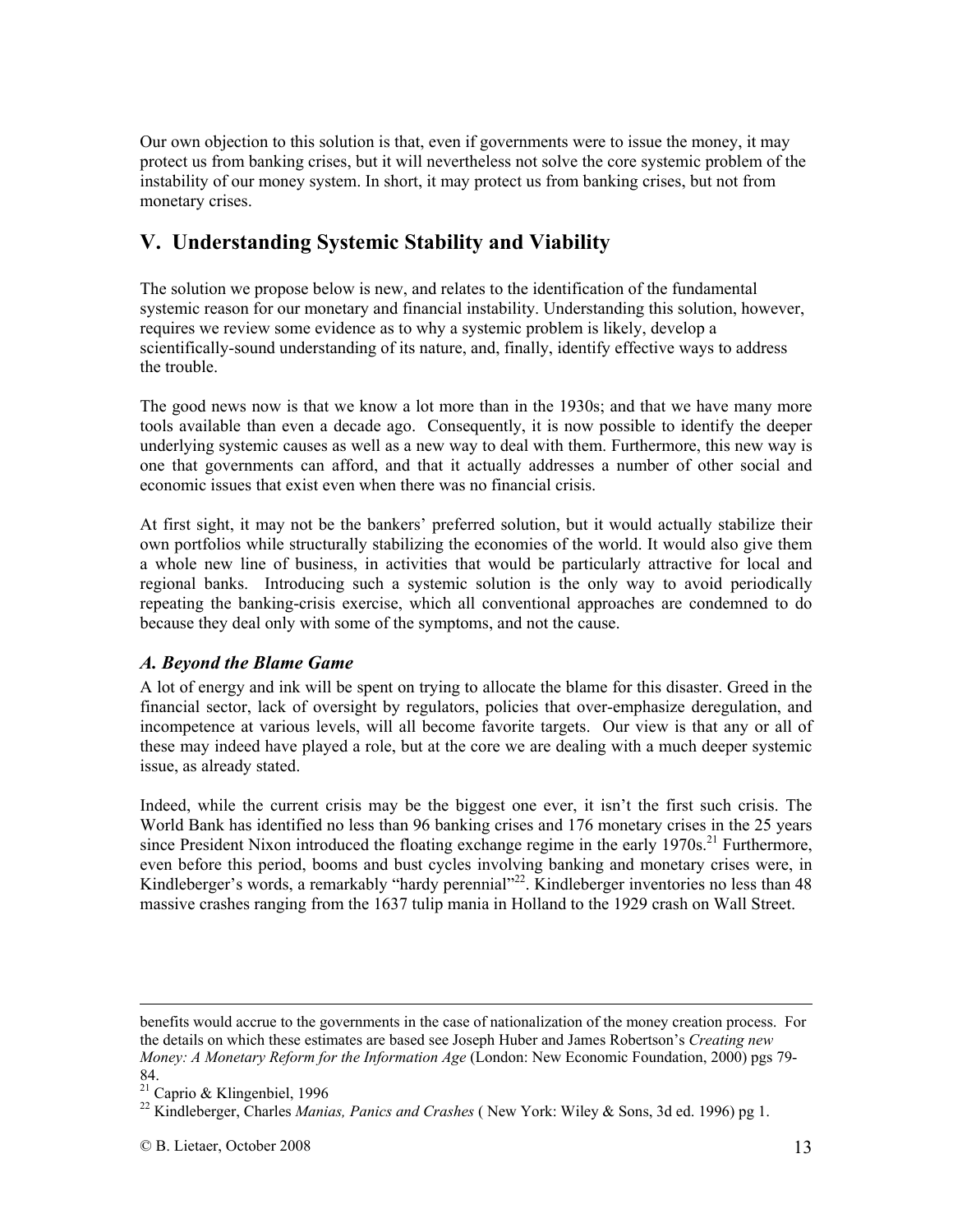Such repeated financial breakdowns, in very different countries and times, under different regulatory environments, and in economies with very different degrees of development, should be seen as a first telltale symptom of some underlying systemic or structural problem.

If such a deeper issue is involved, it would explain why each new set of regulations achieve, at best, a reduction in the frequency of banking and monetary crises, without getting rid of them or their horrific economic and socio-political costs. If such a deeper structural problem exists, it would also explain why even some of the brightest and best educated people on the planet have not been able to avoid major financial catastrophes, however diligently they do their work, whether on the regulatory or on the financial services side. Finally, if our money system is indeed a structural "accident waiting to happen", then even if it were possible to perfectly control greed through innovative, tight, regulations, this will only defer when the next disaster will hit.

#### *B. Stability and Sustainable Viability in Complex Flow Systems*

We now have scientific evidence that a structural issue is indeed involved. The theoretical origin of this evidence may be surprising to the economic or financial community, although it wouldn't be such a surprise for scientists familiar with natural ecosystems, thermodynamics, complexity or information theory. The science that explains this issue rests on a thermodynamic approach with deep historical roots in economics.<sup>23</sup> In this view, complex systems, such as ecosystems, living organisms, and economies are all seen as matter-, energy-, and information-flow systems. For example, the famous food chain is actually a matter/energy flow-network built of complex relationships among organisms. Plants capture the sun's energy with photosynthesis; animals eat the plants; species then eat each another in a chain to top predator, only to have all organisms die, decompose, and their energy/matter be recycled by bacteria. Similarly, economies are circulation networks consisting of millions of businesses and billions of customers exchanging different products and services, which when taken as a whole, are supposed to meet the needs of all participants.

The details of this systemic problem are scientifically described elsewhere in peer-reviewed literature, and only a short, simplified summary will be provided here. For readers desiring full technical and mathematical proof of what will be claimed here, please refer to the relevant paper.<sup>24</sup>

For the past twenty five years, major progress has been made on understanding what makes natural eco-systems sustainable or not. This work is the natural extension of Nobel Prize winning

<sup>&</sup>lt;sup>23</sup> Modern energy concepts and flow analyses were actually formally applied to economics as early as 1951, by Nobel laureate Wassili Leontief with his input-output analyses, modeling the flow of goods and value in economic systems. Ecologists then applied these same flow concepts and analyses to ecosystems, only to have economists later reapply these enhanced energy understandings to economics. Odum (1971, 1984), Hannon (1973), and Costanza (1984), for example, have all used thermodynamics and flow-network analysis as the basis for understanding the activities in both economic and ecosystem networks; and Georgescu Roegen (1971) developed an entire thermodynamic foundation for economics. Paul Samuelson stated in 1965, in the Preface to Georgescu Roegen's *Analytical Economics,* that he considers Georgescu-Roegen as "a scholar's scholar, and an economist's economist." He added: "I defy any informed economist to remain complacent after meditating over this essay." Nevertheless, complacency is what has greeted that book and its successor *Entropy Law and the Economic Process.* It is disappointing that even Samuelson himself didn't update his best-selling textbooks to integrate Georgescu-Roegen's findings.

<sup>&</sup>lt;sup>24</sup> See Robert Ulanowicz, Sally Goerner, Bernard Lietaer and Rocio Gomez "Quantifying Sustainability: Efficiency, Resilience and the Return of Information Theory" *Journal of Ecological Complexity* in press.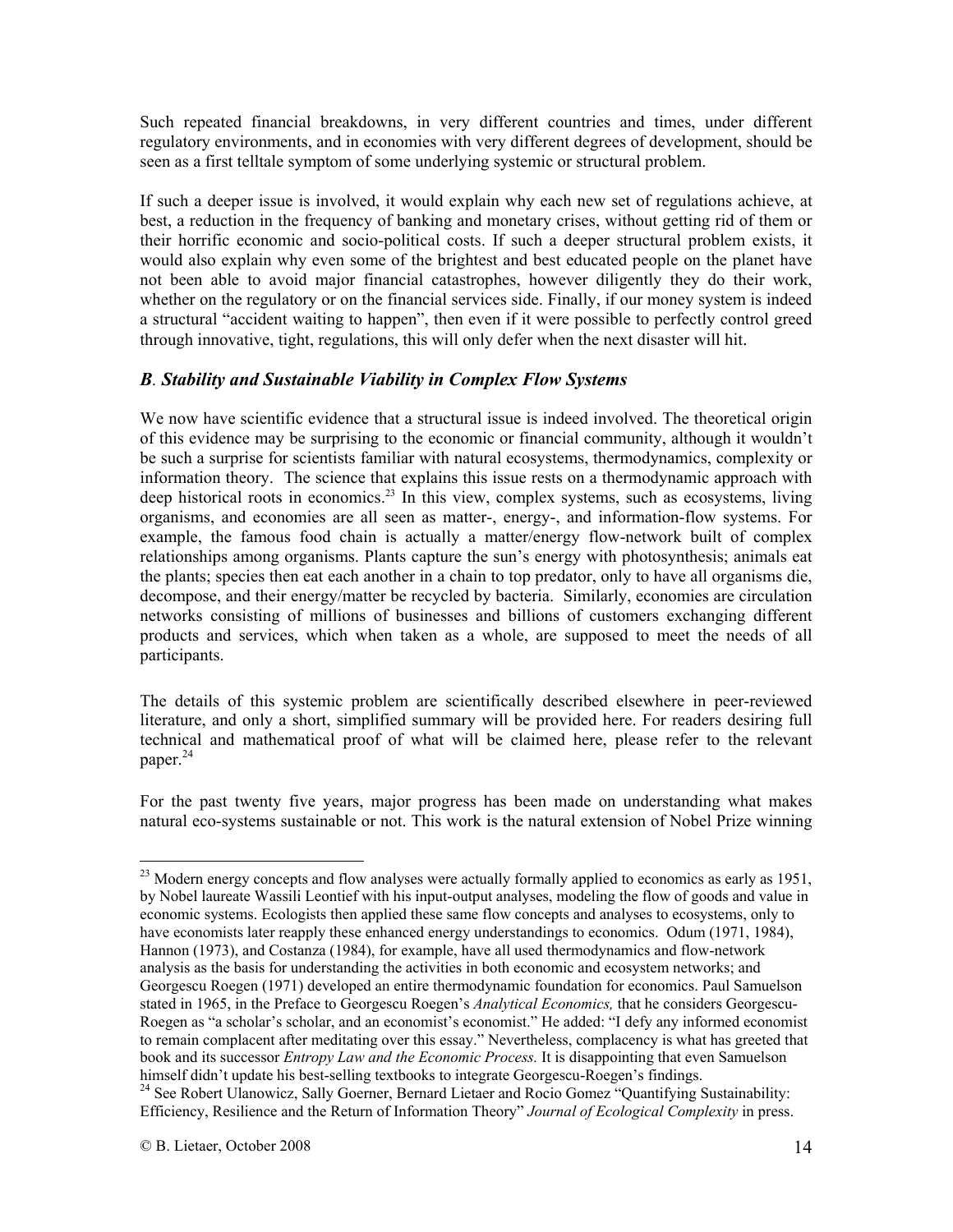chemist Illya Prigogine, and Club of Rome Cofounder Erich Jantsch's work with self-organizing energy-flow systems. In fact, according to Kenneth Boulding (1981), many early economists held energy views. This changed when those who favored Newtonian mechanics during the late  $19<sup>th</sup>$ century (such as Walras and Jevons) turned economics into today's familiar views on the mechanics of "rational actors" and the reliable self-restraint of General Equilibrium Theory, an approach which completely dominates not only practically all of today's mainstream academic economic literature, but also the boardrooms and political venues of the world.<sup>25</sup>

Our new approach, as shown below, provides a very concise and solid explanation as to why we need to start using a new set of tools to understand the monetary and economic dynamics as they actually manifest in the real world.

A growing body of empirical and theoretical work, published under different academic banners such as Self-organization Theory<sup>26</sup>, Universality Theory or Non-linear Dynamics,<sup>27</sup> shows that all flow systems follow certain universal principles and patterns. Consequently, as Goerner (1999) says about universality: **"**all [flow] systems, no matter how complex, fall into one of a few classes. All members of a class share certain common patterns of behavior… The wonderful thing about this universality is that it does not matter much how close our equations are to the ones chosen by nature, as long as the model is in the same universality class…as the real system. This means that we can get the right physics out of very crude models." The existence of parallel patterns and dynamics explains why similar energy-flow concepts and analysis methods apply to economic systems as well as natural ones.

Decades of studying natural ecosystems, in particular, have led to very sophisticated mathematical understandings of how a network structure affects an ecosystem's long-term viability, as judged by its balance between *efficiency* and *resilience.* Efficiency measures the ability of a system to process volumes of the relevant matter-, energy- and/or information-flow. Resilience measures the ability of a system to recover from a disturbance. These variables have been more formally defined as follows:

1) *Efficiency*: a network's capacity to perform in a sufficiently organized and efficient manner as to maintain its integrity over time (May 1972); and

 2) *Resilience*: a networks reserve of flexible fall-back positions and diversity of actions that can be used to meet the exigencies of novel disturbances and the novelty needed for on-going development and evolution (Holling, 1973, 1986; Walker, et al., 2006).

Two key structure-related variables - *Diversity* (the existence of different types of agents acting as "nodes" in the network) and *Interconnectivity* (number of pathways between agents) - play a central role in both efficiency and resilience ― but in the opposite direction. In general, a system's resilience is enhanced by more diversity and more connections, because there are more channels to fall back on in times of trouble or change. Efficiency, on the other hand, increases through streamlining, which usually means reducing diversity and connectivity.

 $25$  The misclassification of economics as a system in equilibrium is brilliantly explained in chapters 2 and 3 of Beinhocker, Eric *The Origin of Wealth: Evolution, Complexity, and the Radical Remaking of Economics*  (Cambridge, Mass: Harvard Business School Press, 2006). George Soros has explained the internal dynamics of why financial markets are not moving towards equilibrium in his *The Alchemy of Finance*  (London: Weidenfeld and Nicolson, 1988).

 $26$  Prigogine, 1967; Jantsch, 1980

 $27$  See e.g., Cvitanovic, 1984.

<sup>©</sup> B. Lietaer, October 2008 15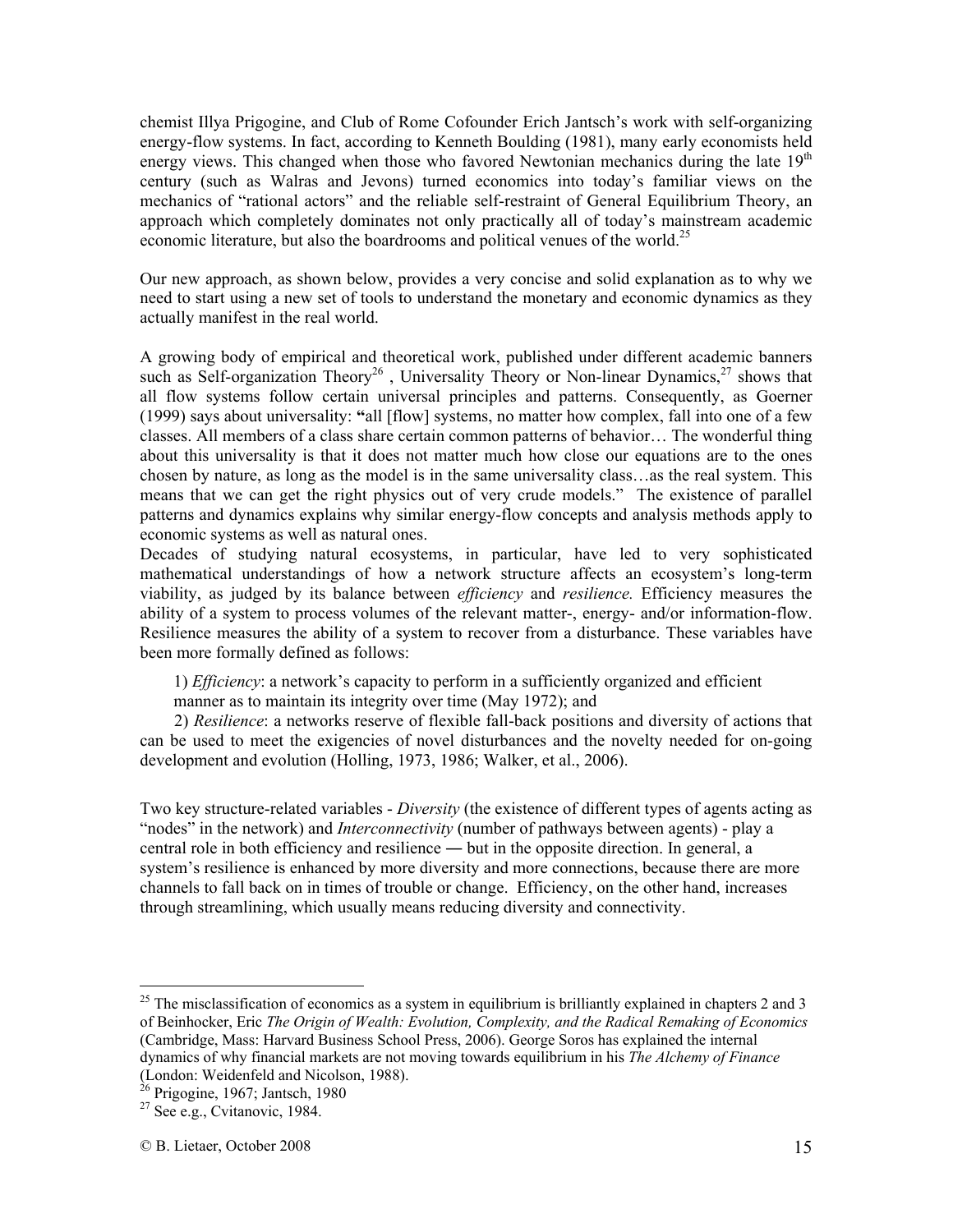The main point is that nature does not select for maximum efficiency, but for an optimal *balance* between the two opposing poles of efficiency and resilience. Because both are indispensable for long-term sustainability and health, the healthiest flow systems are those that maintain an optimal balance between these two opposing pulls. Conversely, an excess of either attribute leads to systemic instability. Too much efficiency leads to brittleness and too much resilience leads to stagnation; the former is caused by too little diversity and connectivity and the latter by too much diversity and connectivity.

*Sustainability* of a complex flow system can therefore be defined as the optimal balance between efficiency and resilience of its network. With these distinctions we are able to define and precisely quantify a complex system's sustainability in a single metric. Indeed, we now have a way of quantitatively measuring all the relevant components separately: total throughput, efficiency, and resilience. Furthermore, the underlying mathematics are well-behaved enough so that there exists only one single maximum for a given network system. The generic shape of the relationships between sustainability and its constituent elements is shown in Figure 1. Observe that there is an asymmetry: optimality requires more resilience than efficiency!



**Figure 1: Sustainability curve mapped between the two polarities of efficiency and resilience. Nature selects not for maximum of efficiency, but for an optimum balance between these two requirements. Metaphorically, this is similar to a ball searching for the lowest point in the curved surface under the influence of gravity. Notice that resilience is roughly two times more important than efficiency at the optimum. Notice also that the arrow of Sustainability is pointed downwards, to be able to preserve the gravity metaphor.** 

Until recently, total throughput and efficiency have been the only means for us to identify the relative success of a system, whether in nature or in economics. For example, in ecosystems, as in economies, size is generally measured as the total volume of system throughput/activity. Gross Domestic Product (GDP) measures size this way in economies and Total System Throughput (TST) does so in ecosystems. Many economists urge endless growth in size (GDP) because they assume growth is a sufficient measure of health. GDP and TST, however, are poor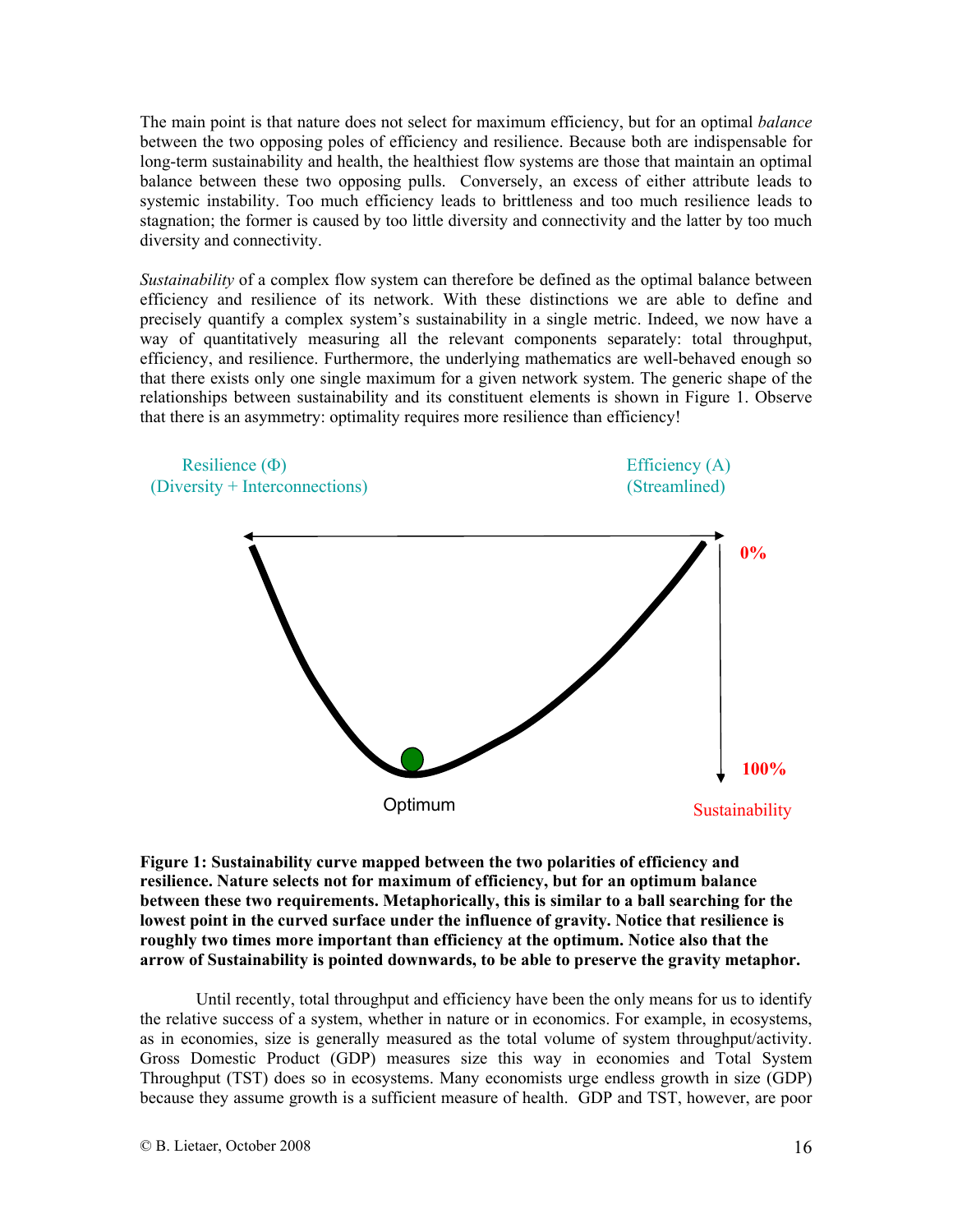measures of sustainable viability because they *ignore network structure*. They cannot, for example, distinguish between a resilient economy and a bubble, or between healthy "development," as Herman Daly (1997) describes it, or explosive growth in monetary exchanges simply due to runaway speculation.

Now, however, we can distinguish whether a particular increase in throughput and efficiency is a sign of healthy growth or just a relatively short-term bubble that is doomed to collapse. Over time, nature must have solved many of the structural problems in ecosystems (otherwise, these ecosystems simply wouldn't exist today.)

It is also interesting to note that all ecosystems have their most critical parameters within a very specific and narrow range, that can be computed empirically with precision, which we call the "Window of Viability"<sup>28</sup>. (See Figure 2.)



**Figure 2: The "Window of Viability" in which all sustainable natural eco-systems operate. All natural eco-systems invariably operate within a fairly narrow range on each side of the Optimum point.** 

#### **C. Application to Other Complex Systems**

The question will undoubtedly be raised whether what we learn from ecosystems still makes sense when applied to other systems, such as economic communities. It is critical to understand

 $^{28}$  In the original literature this window is called a "window of vitality" given that natural ecosystems support complex life forms only within this range. See Ulanowicz, R.E.. *A Third Window: Natural Foundations for Life*. Oxford University Press, New York. 2008; and Zorach, A.C. and R.E. Ulanowicz. 2003. Quantifying the complexity of flow networks: How many roles are there? *Complexity* 8(3): 68-76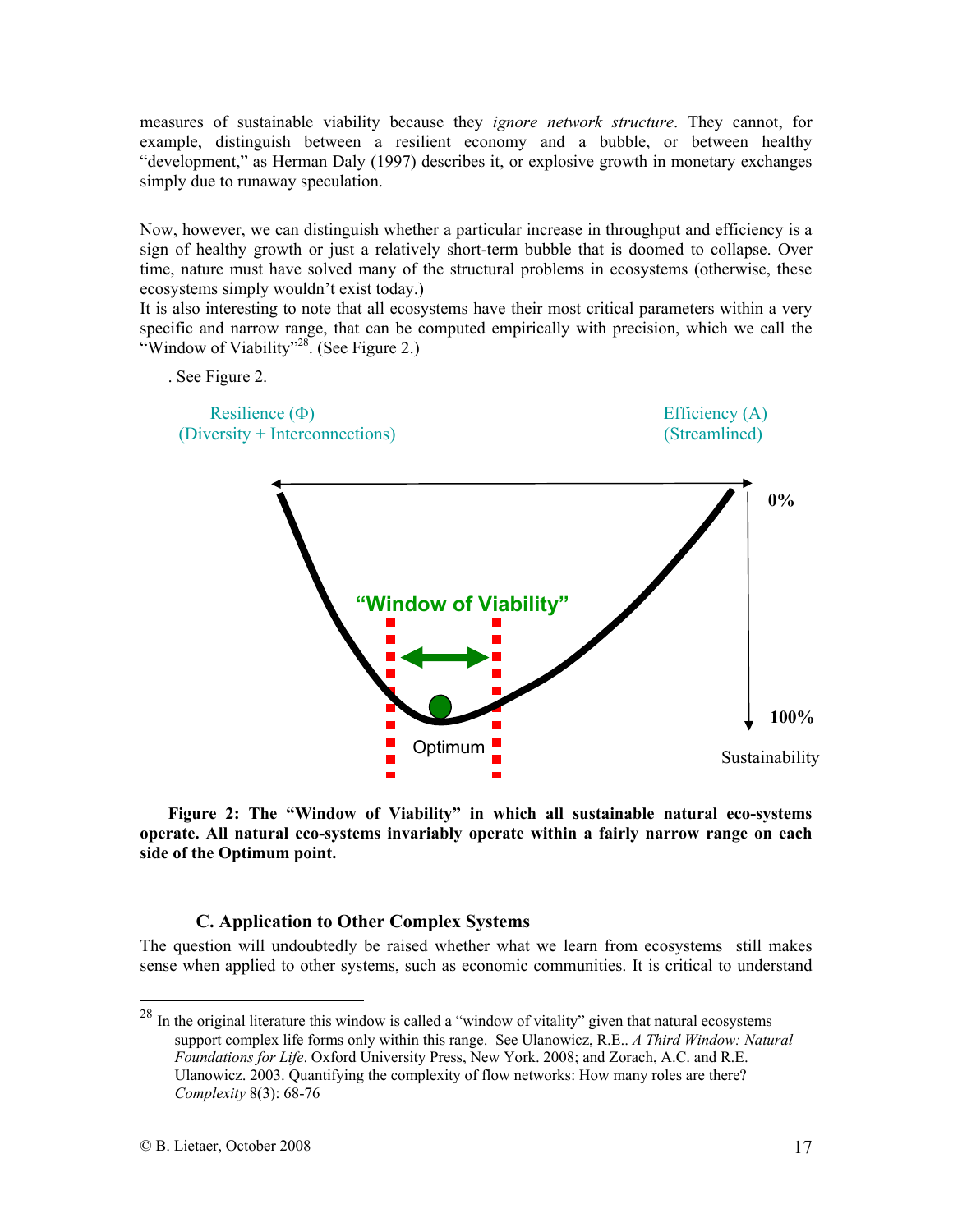that the findings described so far arise from the very *structure of a complex system*, and therefore that they remain valid for any complex network with a similar structure, regardless of what is being processed in the system: it can be biomass in an ecosystem, information in a biological system, electrons in an electrical power network, or money in an economic system. This is precisely one of the strong points of using a web-like network approach instead of machine-like metaphor.

For instance, Vaz and Carvalho (1994) have portrayed the immune system in terms of a network. Might not the elucidation of its Window of Viability provide significant new perspectives on the health of an organism?

The fields of engineering, business and economics have all been focusing almost exclusively on efficiency, and therefore constitute a wide open field to explore the validity of the proposed metrics to improve sustainability. For example, electrical power grids have been systematically optimized for decades towards ever greater technical and economic efficiency. It has come as a surprise to many engineers that, as they have approached higher efficiencies, suddenly large-scale blackouts have been breaking out with a vengeance "out of nowhere". For instance, a few decades ago, several blackouts hit large areas of the Eastern United States. The data should be available to model these systems as networks because that is what they literally are. One can then quantify their efficiency and resilience, and their Window of Viability. The solution on how to rebalance such a system to make it less brittle, and determine its optimal sustainability would be an obvious "hard science" test application of the metrics described here.

The point being made here is truly profound and has wide-reaching implications for all complex systems, natural or human-made, including our worldwide financial and monetary system. Placing too much emphasis on efficiency tends to automatically increase size and consolidation at the expense of diversity, connectivity, and resilience until the entire system becomes unstable and collapses. In short, excessive focus on efficiency tends to create exactly the kind of bubble economy which we have been able to observe repeatedly in every boom and bust cycle in history, including the biggest bust of them all, the one that we are experiencing today.

#### **D. Application to Financial/Monetary Systems**

Viewing economies as flow systems ties directly into money's primary function as medium of exchange. In this view, money is to the real economy like blood is to your body: it is an essential vehicle for catalyzing processes, allocating resources, and generally allowing the exchange system to work as a synergetic whole. The connection to structure is immediately apparent. In economies, as in ecosystems and living organisms, the health of the whole depends heavily on the structure by which the catalyzing medium, in this case, money, circulates among businesses and individuals. Money must continue to circulate in sufficiency to all corners of the whole because poor circulation will strangle either the supply side or the demand side of the economy, or both. Our global monetary system is itself an obvious flow network structure, in which monopolistic national currencies flow within each country (or group of countries in the case of the Euro), and interconnect on a global level. The technical justification for enforcing a monopoly of national currencies within each country was to optimize the efficiency of price formation and exchanges in national markets. Tight regulations are in place in every country, to maintain these monopolies. In his seminal paper of 1955 on this topic, Milton Friedman proposed that letting markets determine the value of each national currency would further improve the overall efficiency of the global monetary system. This idea was actually implemented by President Nixon in 1971, to avoid a run on the dollar at that time. Since then, an extraordinarily efficient and sophisticated global communications infrastructure has been built to link and trade these national currencies. The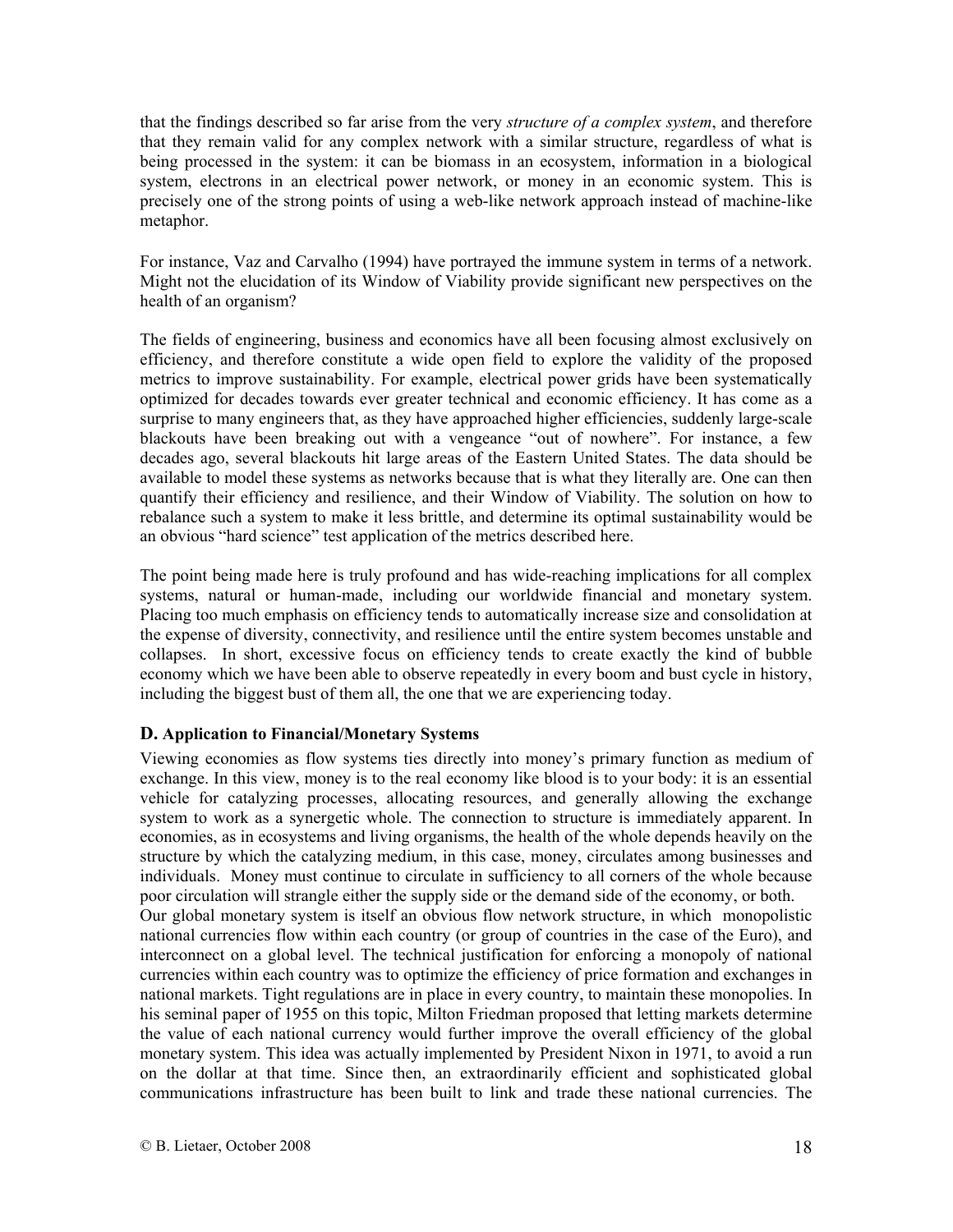trading volume in the foreign exchange markets reached an impressive \$3.2 trillion *per day* in 2007, to which another daily \$2.1 trillion of currency derivatives should be added.<sup>29</sup> Nobody questions the efficiency of these markets. ― but many people are now coming to question their resilience.

The global network of our monopolistic national moneys has evolved into an overly efficient and dangerously brittle system. This system's lack of rebound capacity, however, shows up not in the technical field of the computer networks (which all have backups), but clearly in the financial realm. This fact has been, as has been spectacularly demonstrated by the large number of monetary and banking crashes over the past thirty years. Such crises, particularly a combined monetary and banking crash, is—other than war— the worse thing that can happen to a country. Even more ironically, whenever a banking crisis unfolds, governments invariably help the larger banks to absorb the smaller ones, under the logic that the efficiency of the system is thereby further increased. This situation is illustrated in Figure 3.



**Figure 3: Today's global monetary ecosystem is significantly overshooting the optimal balance or the Window of Viability, because of its exclusive emphasis on efficiency. It is careening toward brittleness and collapse because a general belief prevails that all improvements need to go further in that the same exclusive direction (red arrow) of increasing growth and efficiency. For instance, the global monoculture of bank-debt money as legal tender is technically justified on the basis of efficiency of price formation and exchanges within each country. Internationally, floating exchanges were also justified because they are "more efficient". Such an overly efficient system is "an accident waiting to happen", condemned to collapse, however well competent people try to manage it.** 

Similarly the issue of diversity matters obviously not only in types of money, but also in economic agents. For example, a town that has but one very large employer will find it harder to

<sup>29</sup> Bank of International Settlements (BIS) 2005 *Triennial Central Bank Survey of Foreign Exchange and Derivatives Market Activity 2008 - Final Results* . Washington, DC.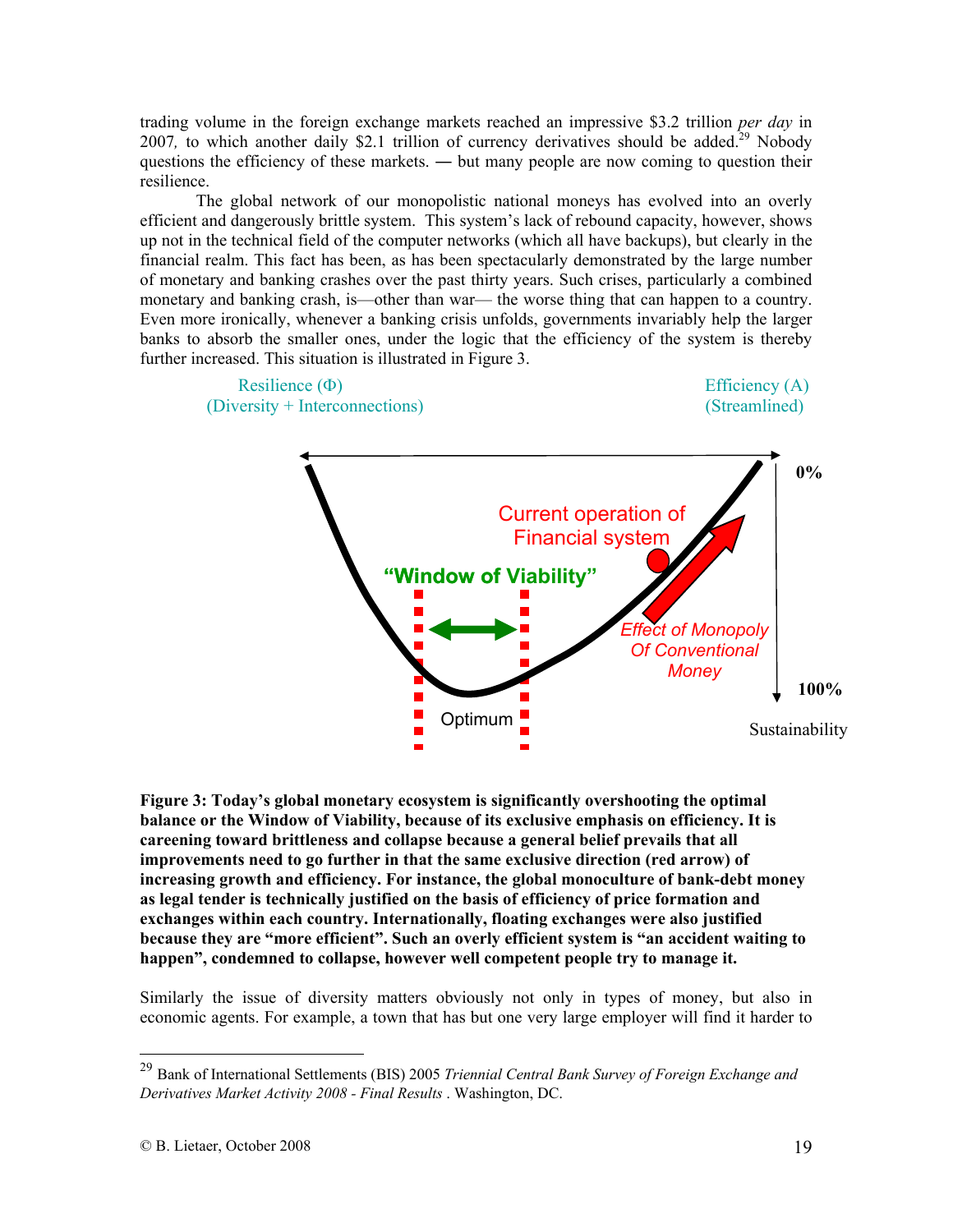adapt if that company goes under, than a town with several medium size employers and many more small ones. At the other extreme, lack of economic efficiency, for instance through insufficient investments in infrastructure, leads to an inability to handle the large volume transfers needed to maintain flow across complex economies.

As stated earlier, nature has over billions of years selected the conditions under which complex ecosystems are sustainable, otherwise they wouldn't exist today. In contrast, humanity still struggles with the issue of how to create sustainable economies. We know that the theoretical framework applies to both natural and man-made complex systems. Has the time not come to learn in this domain from nature?

#### **E. The Systemic Solution**

-

The systemic solution to our monetary crisis, therefore, is to increase the resilience of the monetary system, even if at first sight that may be less efficient.

Conventional economic thinking assumes the de-facto monopolies of national moneys as an unquestionable given. The logical lesson from nature is that systemic monetary sustainability requires a diversity of currency systems, so that multiple and more diverse agents and channels of monetary links and exchanges can emerge, as seen in Figure 4.

*Effect of Complementary Currencies* Current operation of Financial system Optimum **"Window of Viability"**  Resilience (Φ) Efficiency (A) (Diversity + Interconnections) (Streamlined) Sustainability **0% 100%**

**Figure 4: The Effect of Diverse and Multiple Complementary Currencies**

**The operation of complementary currencies of diverse types enables the economy to flow back towards a higher sustainability (green arrow). While this process clearly reduces efficiency, that is the price to pay for increased resilience of the whole. Complementary currencies facilitate transactions that otherwise wouldn't occur, linking otherwise unused resources to unmet needs, and encouraging a diversity and interconnections that otherwise wouldn't exist.**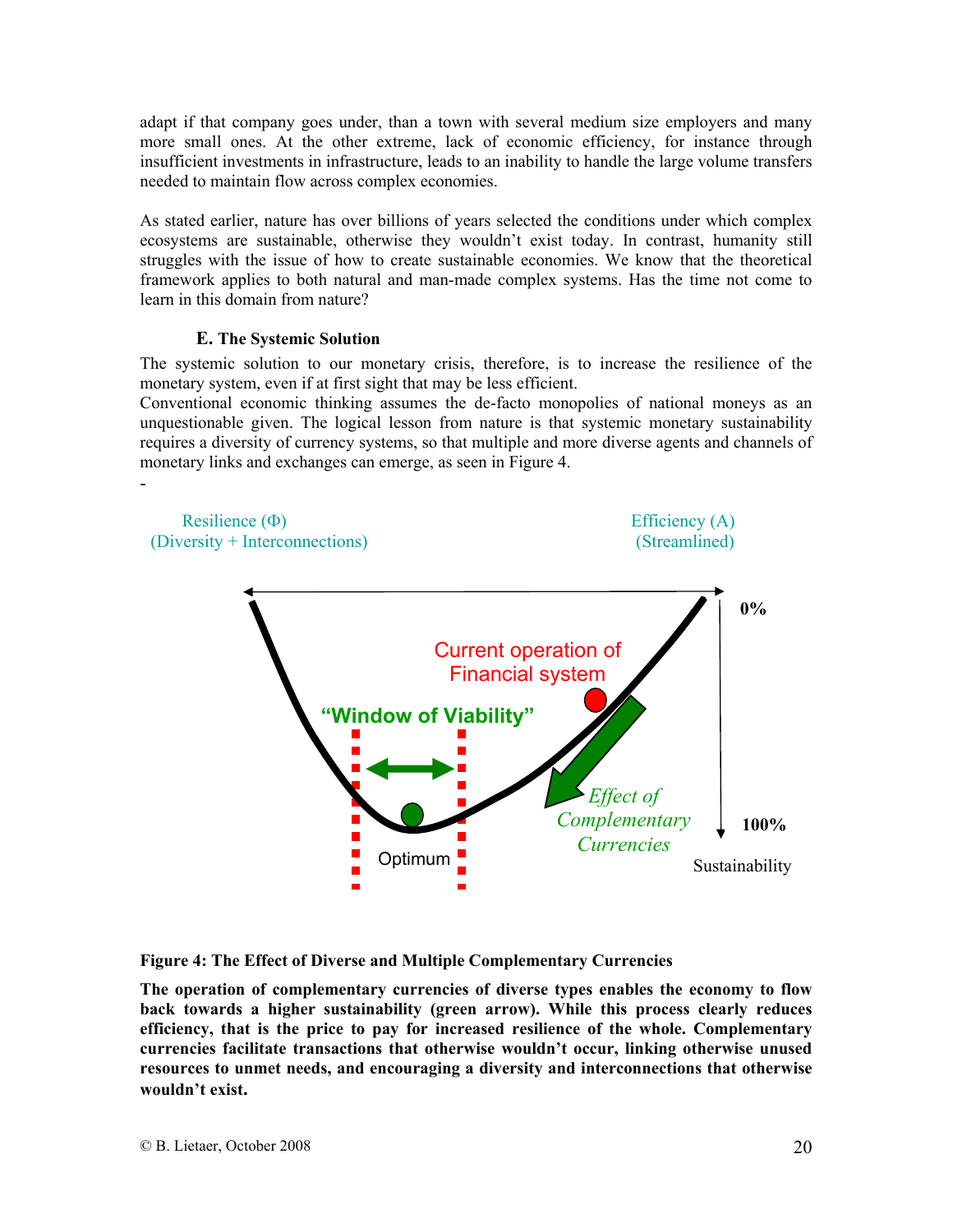This is the practical lesson from nature: allow several *types* of currencies to circulate among people and businesses to facilitate their exchanges, through the implementation of complementary currencies. These different types of currencies are called complementary because they designed to operate in parallel with, as complements to, conventional national moneys. The problem is the monopoly of one type of currency, and replacing one monopoly with another isn't the solution. As Edgar Cahn's work in Time Dollars demonstrates,<sup>30</sup> whenever complementary currencies begin flowing through the mainstream, this strategy will ensure also a much higher increase the degree of diversity and interconnectivity in the system, due to their ability to catalyze business processes and individual efforts that are too small or inefficient to compete for national currencies in a global market place. This approach will certainly appear unorthodox to conventional thinking, but conventional thinking is precisely what got us into this trouble to begin with. This tactic can also resolve the dilemma of what to do now about today's systemic banking crisis.

### **VI. Our Proposal**

Our proposal focuses here on what can and should be done most urgently to reduce the impact of the financial crisis on the "real" economy, the one where businesses produce and sell nonfinancial goods and services. It involves three components: a) actions by the private business sector, b) decisions by national governments, and c) decisions by city and local governments.

#### *A. The Business Sector*

The "real" economy will predictably become the next victim of the financial crisis. Whatever governments do for the banks, credit will be a lot harder for companies to obtain from banks for years to come. Once a domino effect plays out in the real economy, when a chain of bankruptcies is started with all its effects on unemployment and other social problems, it will turn out even harder to stop, than the dominos in the banking system. It is futile to hope that governments will be in a position to save even important businesses after having born the cost of bailing out the banks. However, there is something that companies can do themselves to avoid the worst aspects of this problem.

#### **Another Story**

Once upon a time, during a crisis similar to the one we have now started living, sixteen businessmen got together to decide what they could do among themselves. They or their clients had each received a notice from their respective banks that their credit line was going to be reduced or eliminated; hence bankruptcy was only a question of time. They realized that business A had needed the bank loan to buy goods from business B, which in turn needed money to buy stuff from its own suppliers. So they decided to create a mutual credit system among themselves, inviting their clients and suppliers to join. When business A buys something from B, A gets a debit and B the corresponding credit. They created their own currency, whose value was identical to the national money, but with the interesting feature that it didn't bear interest.

The country's banks mounted a massive press campaign to try to squelch this revolutionary idea. Miraculously, that campaign failed, and this little system saved the businesses involved at the time. A cooperative was set up among the users to keep the accounts dealing with that currency. Soon participants could also borrow from that cooperative in that currency at the remarkably low interest rate of 1% to 1.5%. All such loans need to backed by inventory or other assets. Over time, the system grew to include up to one quarter of all the businesses of the entire country.

<sup>30</sup> Cahn, Edgar. (2004). *No More Throw Away People*. Washington, DC: Essential Books.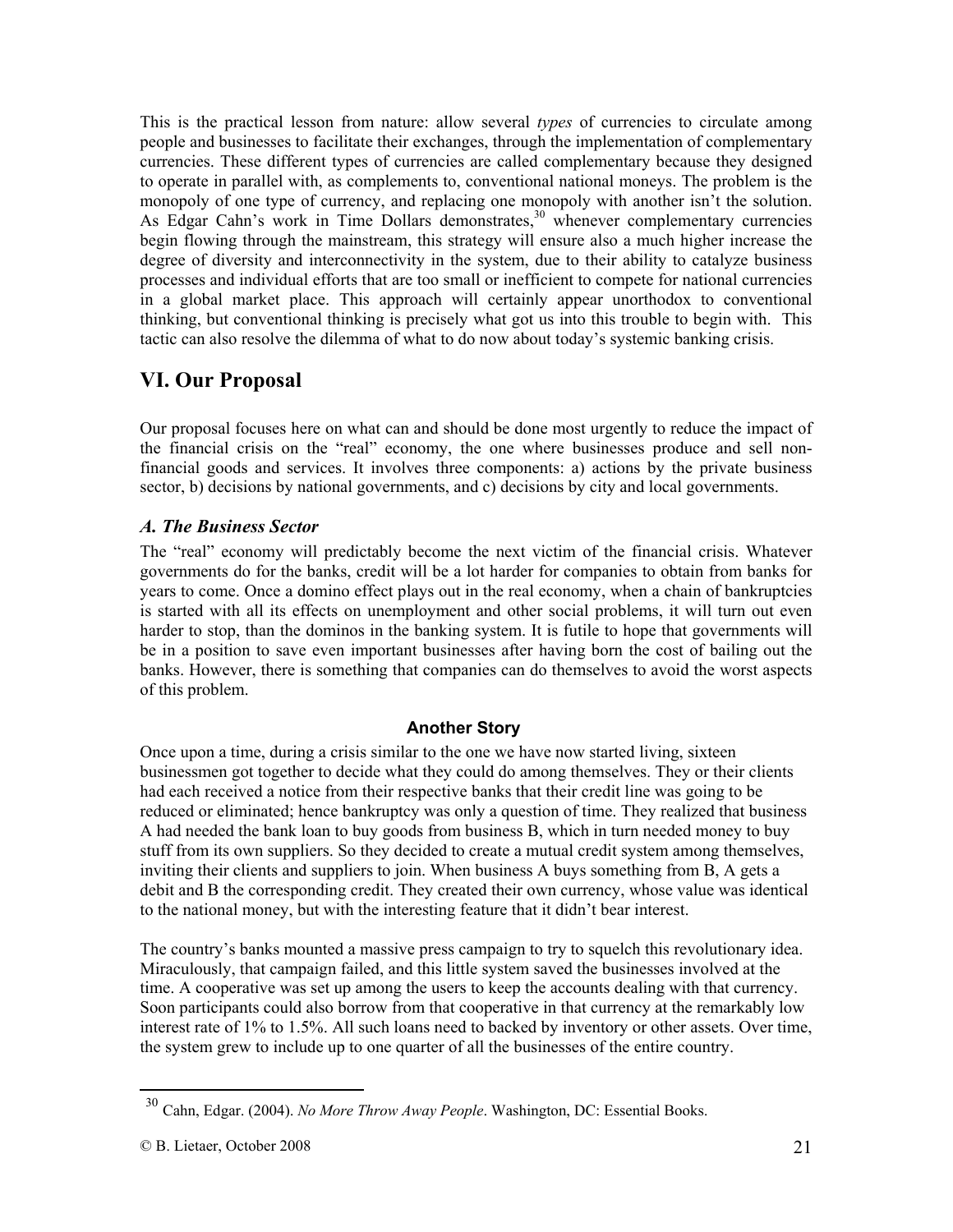Sixty-five years later, an American professor carried out an econometric study proving that the secret for the country's legendary economic stability was that strange little unofficial currency, circulating among businesses in parallel with the national money. That well-known economic resilience was usually credited to some mysterious and unknown national characteristic. Whenever there was a recession, the volume of activity in this unofficial currency would expand significantly, thereby reducing the negative impact on sales and unemployment. Whenever there was a boom, business in national currency expanded, while activity in the unofficial currency proportionally dropped again. The surprising implication of this study was that the spontaneous counter-cyclical behavior of this little system actually helped the central bank of the country in its efforts to stabilize the economy.

This is not a fairy tale, but is also a true story, the one of the WIR system. The country is Switzerland and the sixteen founders met in Zurich in the year 1934. And the system is still operational today. The annual volume of business in the WIR currency is now about \$2 billion per year, and the American professor is James Stodder from Rensselaer University. His remarkable quantitative study<sup>31</sup> uses more than 60 years of high quality data to prove the points made in this story. The WIR system is also now accepting deposits and making loans in both Swiss Francs and WIR.<sup>32</sup>

We propose that businesses take the initiative of creating such Business-to-Business (B2B) systems at whatever scale makes most sense to them. The big advantage, compared to what happened in Switzerland, is that with what is available with today's information technologies, setting up such a system can be achieved in a fraction of the time and costs of what happened in the 1930s. And, timeliness is going to be critical if one wants to avoid the social and economic ravages that will be unleashed by the unraveling of complex business supply chains. In the U.S., a nation-wide system would be justified. In Europe, ideally, such a system should be conceived to be able to operate at the Euro zone level. Otherwise, we are going to see a lot of the economic gains achieved by European integration go to naught over the next decade.

There is one more thing that the businesses who get involved in such systems should consider doing: lobbying their respective governments to have them accept their B2B currency temporarily, in partial payment of business taxes. This could apply only temporarily, i.e. for the period during which the banking system will not be in a position to fulfill its traditional role of financing the real economy to the extent that is necessary. Partial payment of taxes – it could be as little as 10 or 20% - would be the most effective incentive that governments could provide to accelerate the widespread acceptance of this currency. The lobbyists have a simple but powerful argument: governments have just spent trillions of taxpayers money to save the banking system, in the hope that this would avoid that the rot spreads to other businesses. The strategy proposed here doesn't cost the government any money, will actually increase tax revenue, and is the best systemic way to avoid that the rot will spread anyway, whatever they do to help the banks.

#### *B. National Governments*

When everything is said and done, governments will not be willing or able to force banks to lend out to the real economy, anymore than you can push on a string. Therefore, in addition and parallel to accepting the usual bank-debt conventional money, during the transition period ―

<sup>&</sup>lt;sup>31</sup> James Stodder, "Reciprocal Exchange Networks: Implications for Macroeconomic Stability".

Albuquerque, New Mexico: Paper presented at the International Electronic and Electrical Engineering (IEEE) Engineering Management Society (EMS) August 2000,

www.WIR.ch and http://en.wikipedia.org/wiki/WIR\_Bank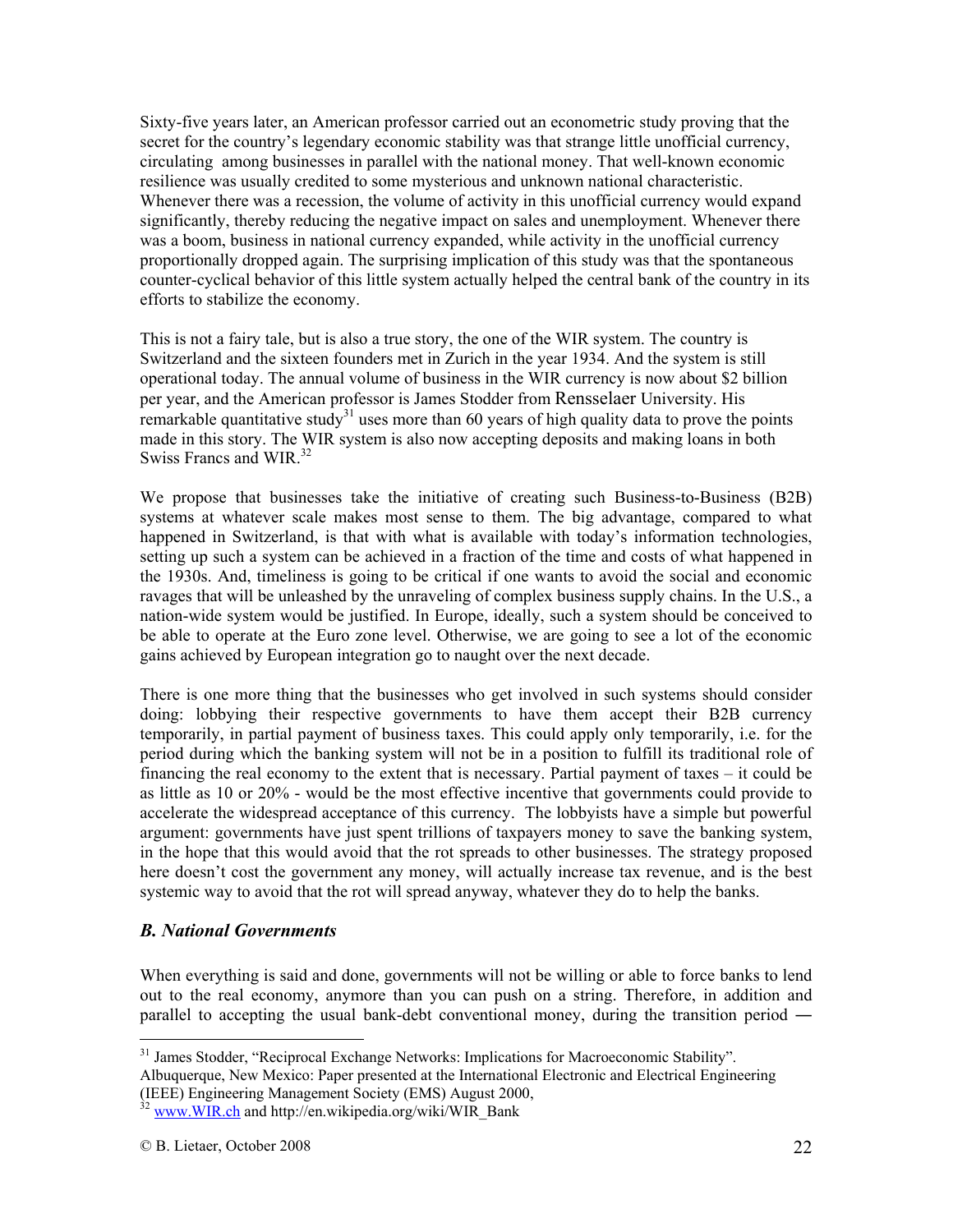until the banking system has recovered fully enough to play its traditional role ― accepting some complementary currency for payment of taxes makes a lot of sense. Which currencies should be acceptable for payment of what types of taxes is a political question that remains open for each government to decide.

As stated above, by accepting this currency in partial payment in taxes, the government provides a powerful incentive for businesses and people to accept this currency. Governments should probably not get involved in creating or managing such systems. Their role should be to assess and determine the criteria of quality and reliability that makes the currency qualify for acceptance by the government. They also have a built-in interest in receiving payments in a robust currency. It is obvious that the existence of such a currency facilitates exchanges that otherwise wouldn't happen, while conventional money or credit are difficult to obtain. These additional exchanges, in turn, increase the taxable income of the businesses involved, thereby starting a virtuous loop that counteracts the credit reductions by the bank.

There are two ways for a governmental entity to decide what percentage of taxes could be payable in complementary currency. The first one is to determine how much that entity purchases from the business sector. For instance, if 20% of the budget is for purchases from a specific group of corporations, it could make sense to accept up to 10% or 15% of payment in the currency of that specific group. Another approach is to levy taxes from a business in proportion to the volume of business that it realizes in that currency. In other words, all dollar sales are taxable in dollars, and all sales in complementary currency are payable in the corresponding complementary currency. For example, if a company does 10% of its business in complementary currency, its taxes would be payable in that currency in the same proportion.

This strategy will increase taxable income to governments at different levels, particularly during a recession when taxable income dwindles. When people and businesses are strangled by lack of money, taxable income is automatically squeezed as well. By accepting some payments in currencies other than bank debt money, by definition more governmental income is possible. This isn't theory. For instance, during the crisis of the Rubble of the late 1990s, the Russian government accepted corporate taxes paid in copper in payment of taxes. What we propose is a lot less extreme: complementary currencies are a standardized medium of exchange which governments can spend to provide services in the locations and communities that accept the complementary currency.

One important decision for national governments will be to allow cities and local governments to choose themselves the complementary currency that they are interested in encouraging by accepting it in payment of the city or state taxes. Why this is important is explained next.

#### *C. Cities and Local Governments*

There are two reasons why we recommend allowing cities and local governments to choose their own complementary currencies to implement this strategy. First, cities and local governments will be the first governmental entities to get into still deeper trouble than they are today; and second, they represent diversity and resilience at work. Given that this approach is radically new, it is simply safer to test out a new system as a pilot at a city or local level, rather than directly on a larger scale at the national level.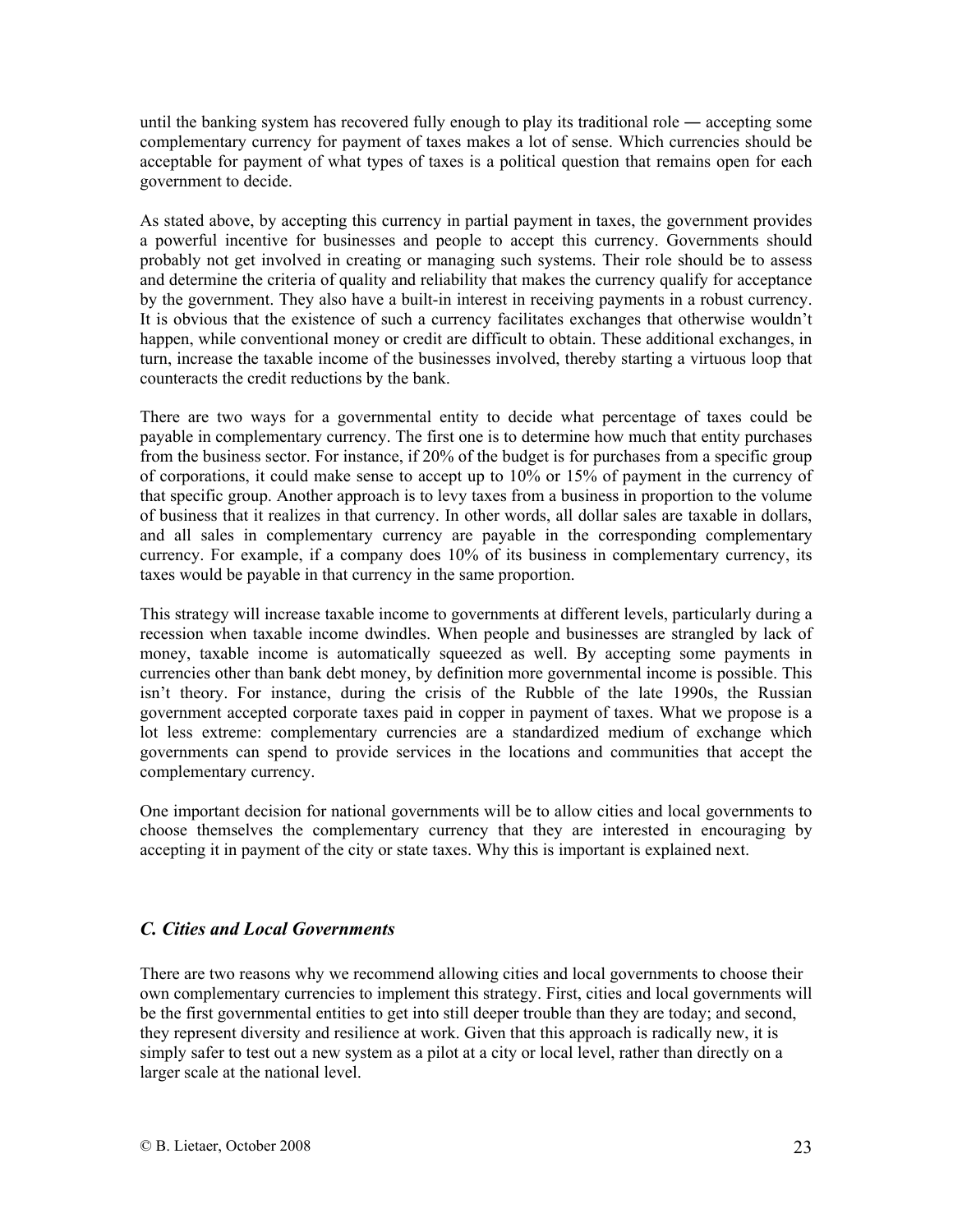Indeed, cities and other local government entities will find themselves in the first line to bear the brunt of the social effects of the looming recession, while at the same time they will see their tax revenue shrink, and conventional financing through debt become much harder to obtain. This kind of problem is not going to be limited only to the US. The London-based *Observer* asks:

What could possibly come along in the middle of this series of economic nightmares to make things even worse? How about a total depletion of local government finances that pay for the things that make up the very fabric of American society. Imagine that rippling across the rest of the world, reducing public services to skeleton operations…"What is most disconcerting about the way this turmoil is panning out,' says Sujit Canagaretna, senior fiscal analyst at the Council of State Governments (CSG), 'is that most state governments were already in a terrible state. But now things have worsened considerably and the credit markets have a real choke hold on almost all state treasuries. It is so bad that economic activity in most states has all but ground to a halt."  $\ldots$  As the spectre of a long and painful recession looms ever larger across the globe, it is troubling to note that these dual problems facing governments across America ― falling tax revenue and reduced access to debt ― are universal. Brace yourselves for another great American export."<sup>33</sup>

The second argument for local currencies is that some diversity in experimenting with a strategy that is new can only be beneficial to all concerned. If specific issues are considered a political priority, other types of complementary currencies than the B2B one we described above could be considered. For instance, if carbon reduction is considered an important priority, a carbon reduction currency program could be launched and accepted in partial payment in taxes. Some applications of the eco-money programs in Japan are precedents that are relevant in this domain. Similarly, local or regional taxes could be paid partially in conventional money, and partially in regional currencies.<sup>34</sup> Or international businesses could pay some of their taxes in Terras, a proposal for a global commercial currency which is fully backed by a basket of commodities.<sup>35</sup> In short, a whole new set of tools to create incentives for specific behavior patterns, either corporate or individual, is now available, and in most cases have already been tested somewhere in the world. $36$ 

#### *D. Some Pragmatic Considerations*

The speed at which the pragmatic application of this strategy is greatly facilitated in our times, thanks to the availability of various softwares designed to manage complementary currencies, and the Internet as a communication tool. For instance, the WIR cooperative, which we talked about above, has a large scale system operational in Switzerland in four languages that deals simultaneously with national money and WIR. There are also several other fully operational software packages available for specific complementary currency applications. It would be a good idea to consider particularly open source software for use in this case, as this would provide the flexibility to add new functions, or new currencies on the same smart card,

<sup>&</sup>lt;sup>33</sup> James Doran, "America's Latest Export: Empty Municipal Coffers," The Observer, Oct. 12, 2008, pg. 8.  $34$  This strategy is explained in Bernard Lietaer's Pour une Europe des Régions: les Regios, compléments nécessaires a l'Euro, (Paris: Fondation Mayer, 2008).

<sup>&</sup>lt;sup>35</sup> See <u>www.terratrc.org</u> for technical details.<br><sup>36</sup> See Bernard Lietaer, *The Future of Money: Creating New Wealth, Work and a Wiser World (London:* Century, 2001) and *Of Human Wealth: New Currencies for a New World* (Boulder, CO: Citerra Press, forthcoming 2008).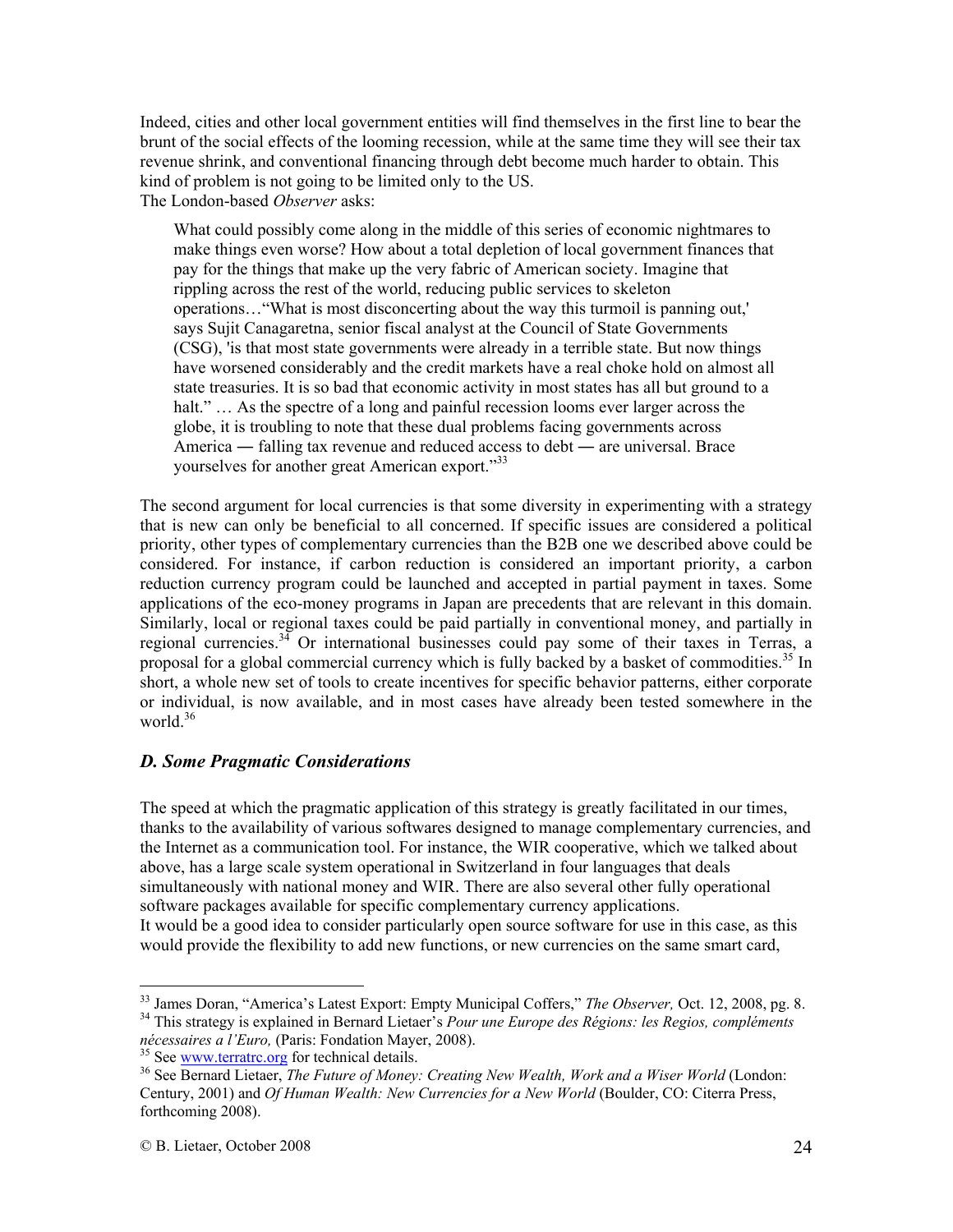without having to wait for the propriety software developers to catch up with their backlog. For instance, the Strohalm Foundation in the Netherlands has an open source software for mutual credit systems used for social purpose applications, which is already in operation in various countries. Similarly, the European Union has funded in cooperation with the French government the development of the SOL system using three different types of complementary currencies on the same smart card, and the bulk of this system is also available in open source.<sup>37</sup> This application is currently in pilot test phase in five different regions in France, and could easily be expanded for additional languages, and a fourth currency application for the B2B currency that is described above.

Obviously, implementing a strategy of this nature should be done in careful steps, starting with pilot application on a limited scale. A European wide project, for instance, should be started with a cooperative venture on a smaller scale.

#### *E. Answering Some Objections*

The first objection will obviously arise from the banking system, that would prefer to keep the status quo. One argument will be that they will see the proposed B2B currency as excluding the banking system from their usual function; in short technical terms it "disintermediates" the banks. This objection is valid if and only if the banks themselves choose not to get involved in providing accounts and transactions in the B2B currencies. It is interesting to note that several banks - local and regional banks - have gotten involved in providing account and payment services for several complementary currency projects. This is the case, for instance, of the Bank of Ithaca, who deals with Ithaca HOUR accounts in the city of Ithaca, New York; or of the Raiffeissenbank in Vorarlberg, Austria. The logic is that local or regional banks can compete with the giant banks only by providing local services that the big ones don't, and of course a client with an Ithaca Hour account with the Ithaca Bank will also tend to open a dollar account as well…So banks are going to be disintermediated by a broader use of B2B currencies only if they themselves remain aloof. Even if they don't get involved, however, banks would still benefit from the introduction of B2B currencies. The reason is that the counter-cyclical stability, as proven by the WIR precedent, is also helpful to the banking system's portfolios. Finally, since our proposal only temporarily requires banks give up their monopoly on issuing legal tender, it provides them a much less drastic compromise than, for instance, nationalization or losing the right to issue legal tender altogether.

The second objection that is quite predictable will come from traditional economic thinking: using multiple currencies within a national economy reduces the efficiency of the price formation process and of the exchanges among economic agents. While this argument is valid, we know now that this overarching emphasis on efficiency is precisely what has reduced the resilience of the system, and made it so brittle.

#### *F. Some Advantages of the Proposed Approach*

Our proposal , therefore, provides a *systemic* solution to the instability of the monetary system, something which the current approaches are not even trying to achieve. Systemic solutions are the only ones that will avoid repeatedly having to go through the same type

<u>.</u>

<sup>37</sup> See http://www.sol-reseau.coop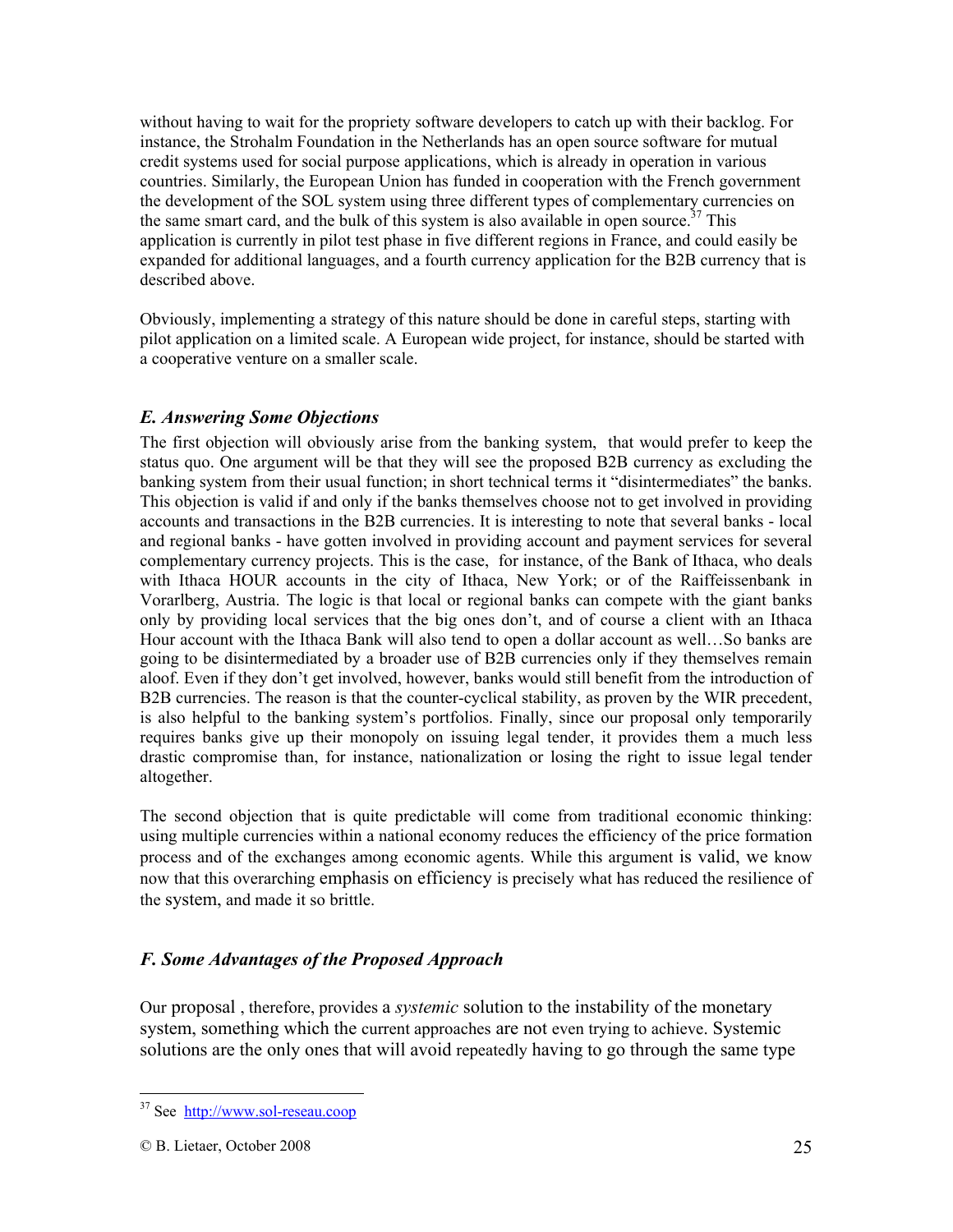of problem in the future. For example, as the WIR example demonstrates, complementary currency systems have proven to be a key factor in fostering counter-cyclical stability. It has achieved this not only during the Great Depression of the 1930s, but also during every subsequent business cycle of the Swiss economy.

A multi-scale multi-stakeholder strategy has a number of advantages for the different parties involved, particularly during the transition period that we now have entered.

- This approach will avoid or reduce the strangulation of the real economy by the banking credit contraction that unquestionably is going to occur.
- The decision that governments may take accepting partial payment of taxes in money other than exclusively bank debt money – rests completely within their own political decision power. This strategy is also very flexible: a government can decide to accept payment of certain taxes only, only for a given percentage, for specific types of complementary currencies chosen to be robust and have other positive effects, and/or only for specific fiscal years.
- Until now, taxes have been payable only in "legal tender," which means conventional bank-debt money. Any currency is an incentive scheme, and our current way of dealing with taxes and subsidies is limited to that single instrument, which needs to be scarcer than its usefulness to keep its value. With complementary currencies, a whole additional array of options become available, which can focus on - and fine tune precisely - the objectives that one wants to reach. We can, therefore, tailor the complementary currencies accepted for payments of taxes to the massive challenges currently faced around the world.
- Complementary currencies have proven a useful tool for enabling the design of incentive schemes in a wide variety of domains, regardless whether there is a crisis or not. The evidence for this can be found in a number of publications.<sup>38</sup>
- Perhaps most importantly: this strategy will avoid repeating the worst part of the 1930s scenario where a Second Wave strangulation was left to play out fully, which resulted in massive bankruptcies in the productive economy, intolerably high unemployment and untold suffering, and a toxic political fallout that has proven a dangerous mess to disentangle when started. Hjamar Schacht, Hitler's central banker, pointed out correctly that the electoral popularity of Nazism was directly due to mass "despair and unemployment"…

#### **VII. Conclusion: Synthetic Table of the Options**

The following table summarizes the implication of each of the five approaches to any large scale systemic banking crisis, as described here. Those implications are different for different actors. The following points of view are considered: the impact on bankers; on taxpayers and central

<sup>38</sup> See for instance: Edgar Cahn, *No more Throwaway People*, (Washington: Time Banks USA, 2004); Deirdre Kent, *Healthy Money, Healthy Planet: Developing Sustainability Through New Money Systems*  (New Zealand: Craig Potton Publishing, 2005); Ellen Hodgson Brown, *The Web of Debt,* (Baton Rouge, Louisiana, 2007); Bernard Lietaer, *The Future of Money,* (London, Random House, 2001); and Bernard Lietaer & Stephen Belgin, *Of Human Wealth: New Currencies for a New World,* (Citerra Press, forthcoming 2008); Thomas Greco, *Money: Understanding & Creating Alternatives to Legal Tender,* (Vermont: 2003); Edgar Cahn . & J. Rowe. *Time Dollars*.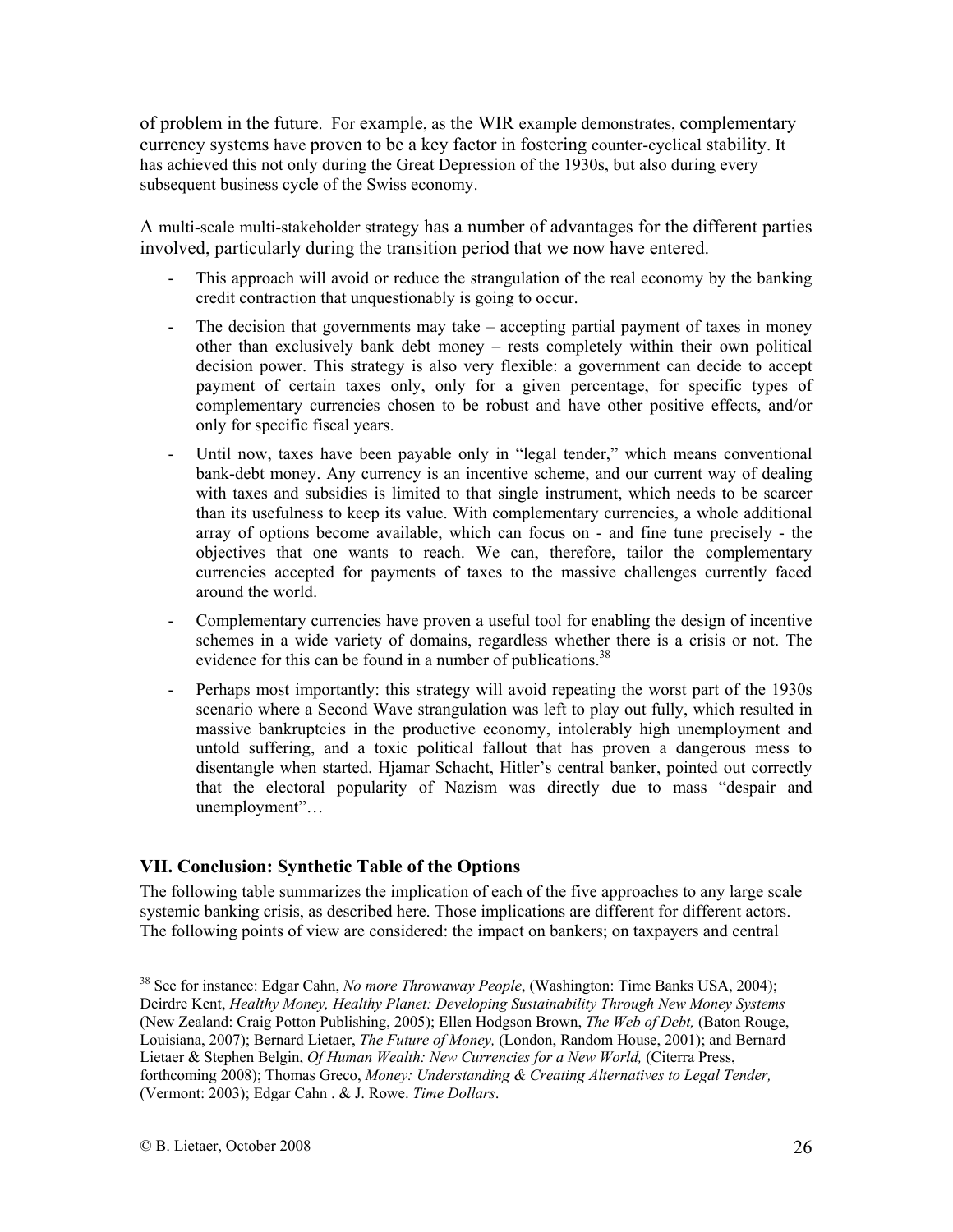governments; on local governments; on the 2d wave effects, and on the systemic cause. The different icons represent:



Degree of problem or dislike;

Degree of solution or preference

Unaddressed, not dealt with in any way.

| ophone for managing a operant Danking Uners                   |                                      |                                                    |                               |                                              |                                    |  |  |  |
|---------------------------------------------------------------|--------------------------------------|----------------------------------------------------|-------------------------------|----------------------------------------------|------------------------------------|--|--|--|
| Approach                                                      | <b>Bankers</b>                       | Taxpayers/<br><b>Central</b><br><b>Governments</b> | Local<br><b>Governments</b>   | 2d Wave                                      | <b>Systemic</b><br>Cause           |  |  |  |
| <b>DO NOTHING</b><br>1929-1932                                | <b>Disaster</b>                      | <b>Disaster</b>                                    | <b>Disaster</b>               | <b>Disaster</b>                              | Unaddressed                        |  |  |  |
| <b>Conventional</b><br>Nationalizing<br><b>Problem Assets</b> | Preferred                            | Most Expensive<br>(no leverage)                    | Unaddressed                   | Delayed                                      | Unaddressed                        |  |  |  |
| Nationalizing<br><b>Banks</b>                                 | <b>Equity Dilution</b>               | 10x leverage                                       | Unaddressed                   | Delayed                                      | Unaddressed                        |  |  |  |
| <b>Unconventional</b><br>Nationalizing<br>Money Creation      | End of current<br>business model     | Long term solution<br>(but inflation?)             | Unaddressed                   | Governments<br>spend money<br>into existence | Unaddressed                        |  |  |  |
| Complementary<br>Currencies                                   | End of money<br>creation<br>monopoly | Long term<br>solution                              | Long & short<br>term solution | Long & short<br>term solution                | <b>Systemic</b><br><b>Solution</b> |  |  |  |

#### **Abridged Bio of the Author**

Bernard Lietaer has been active in the domain of money systems for a period of 30 years in an unusual variety of functions. While at the Central Bank in Belgium, he was responsible for the implementation of the convergence mechanism (ECU) to the single European currency system. During that period, he also served as President of Belgium's Electronic Payment System. His consultant experience in monetary issues on four continents ranges from multinational corporations to developing countries. He was General Manager, Co-Founder and Chief Currency Trader for the Gaia Hedge Funds, one of the world's largest off-shore trading funds, during which time *Business Week* identified him as "the world's top currency trader" in 1992. He is the author of fourteen books, written in five languages, including *The Future of Money* translated in 18 languages. More information about the author and this proposal is available on www.lietaer.com .

.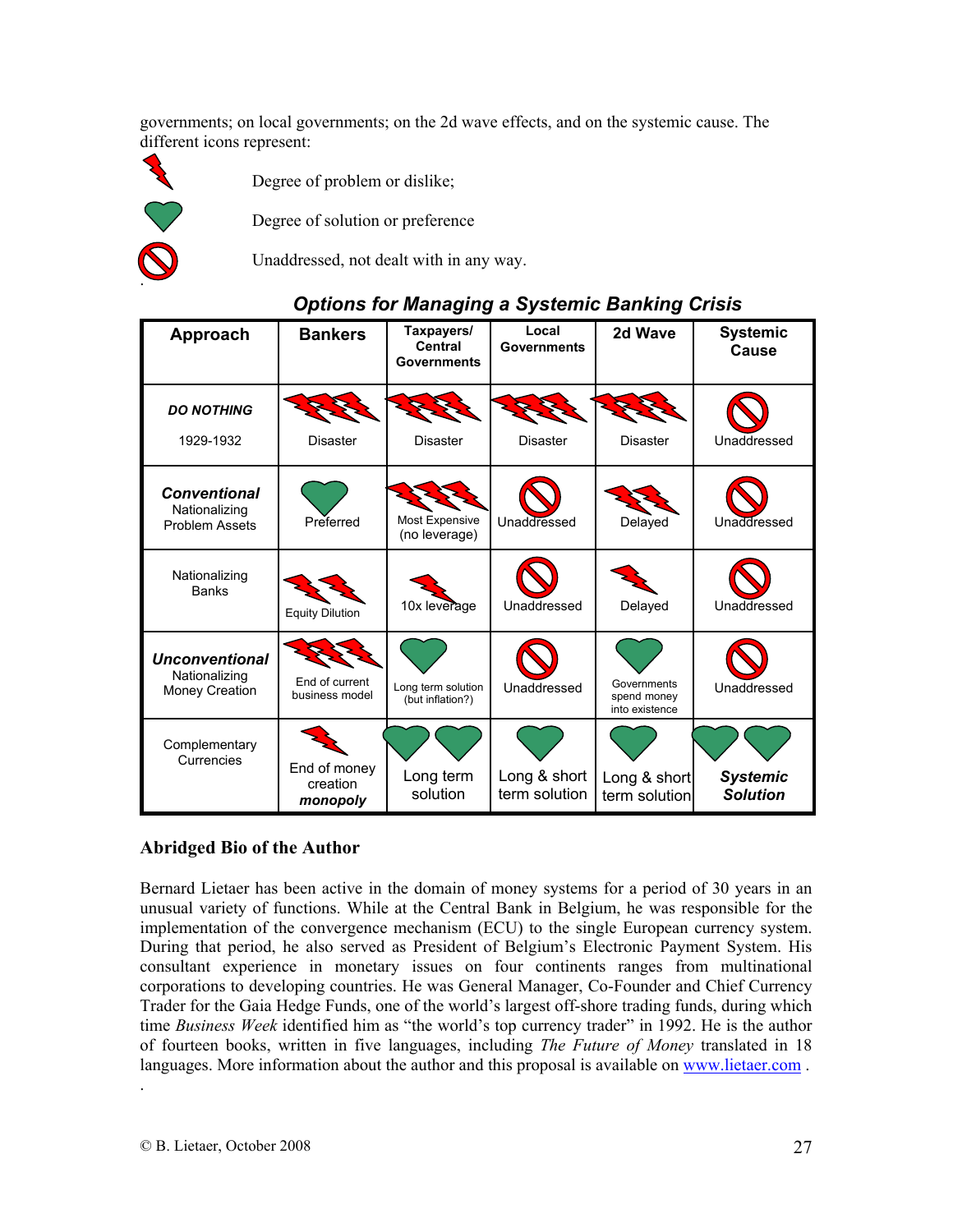#### **Some Related Literature**

- Atlan, H. 1974. On a formal definition of organization. *Journal of Theoretical. Biology,* 45:295- 304.
- Bank of International Settlements (BIS) 2005 *Triennial Central Bank Survey of Foreign Exchange and Derivatives Market Activity 2008 - Final Results*. Washington, DC.
- Bateson, G. 1972. *Steps to an Ecology of Mind*. New York: Ballantine Books,
- Boulding, Kenneth E. (1981). *Evolutionary Economics.* Beverly Hills, CA: Sage Publications.
- Costanza, R., 1981. Embodied energy, energy analysis, and economics. In: H.E. Daly (ed.), *Energy, Economics, and the Environment.* Westview Press, Boulder, Colorado.
- Cvitanovic, P. *Introduction to Universality in Chaos.* Bristol, UK: Adam Hilger, p. 11.
- Daly, H. E., 1997. *Beyond Growth: The Economics of Sustainable Development*. Beacon Press, Boston.
- Daly, H. E. and Cobb, J. B. 1989. *For the Common Good,* Boston: Beacon Press.
- Frankel, J. & Rose, A.. 1996. "Currency Crashes in Emerging Markets: an Empirical Treatment," *Journal of International Economics,* Vol. 4, pgs. 351-366.
- Georgescu-Roegen, N., 1971. *The Entropy Law and the Economic Process.* Cambridge, MA: Harvard University Press.
- Goerner, S., Dyck, R., and Lagerroos, D. 2008. *The New Science of Sustainability: Building a*
- *Foundation for Great Change*. Gabriola Island, BC, Canada: New Society Publishers.
- Goerner, S., 1999. *After the Clockwork Universe: the Emerging Science and Culture of Integral Society*. Floris Books, Edinburgh, UK pg 135.
- Hannon, B., 1973. The structure of ecosystems. *Journal of Theoretical Biology* 41: 535-546.
- Holling, C. S., 1973. Resilience and the stability of ecological systems, *Annual Review of Ecology and Systematics,* 4: 1-23.
- Holling, C.S. 1986. The resilience of terrestrial ecosystems: local surprise and global change. pp. 292-317. In: (W.C. Clark, and R.E. Munn, Eds.). *Sustainable Development of the Biosphere*. Cambridge University Press, Cambridge, UK.
- Jantsch, E., 1980. *The Self-Organizing Universe*. Pergamon, Oxford.
- Jolly, A. 2006. A Global Vision. *Nature.* 443:148.
- Kaminsky, G. & Reinhart, C. 1999. "The twin crisis: the causes of banking and balance of payment problems," *American Economic Review,* Vol. 89, #3, pgs. 473-500.
- Lietaer, B. 2001. *The Future of Money*. Century, London.
- Lietaer, B. 2008 forthcoming. *Of Human Wealth: New Currencies for a New World,* Citerra Press. Boulder, CO.
- Leontief, W., 1951. *The Structure of the American Economy, 1919-1939*. New York: Oxford University Press,.
- May, R.M. 1972. Will a large complex system be stable? *Nature* 238:413-414.

Odum, H., 1971. *Environment, Power and Society*. Wiley, London.

- Odum, H., 1984. Embodied energy, foreign trade, and the welfare of nations. In: A. M. Jannsson (ed.), *Integration of Economy and Ecology*, University of Stockholm Press, Stockholm.
- OECD 2000. *Towards Sustainable Development,* Organization for Economic Cooperation and Development: Paris.
- Pimm, S.L. 1982. *Foodwebs*. Chapman and Hall, London. p. 219.
- Pimm, S.L. and Lawton, J.H. 1977. Number of trophic levels in ecological communities. *Nature*, 268:329–331.
- Prigogine, I., 1967. *From Being to Becoming*. San Francisco: Freeman.
- Rutledge, R. W., B. L. Basorre, and R. J. Mulholland. 1976. Ecological stability: an information theory viewpoint. *Journal of Theoretical. Biology*. 57:355-371.
- Shannon, C.E. 1948. A mathematical theory of communication. *Bell System Technical. Journal* 27:379-423.